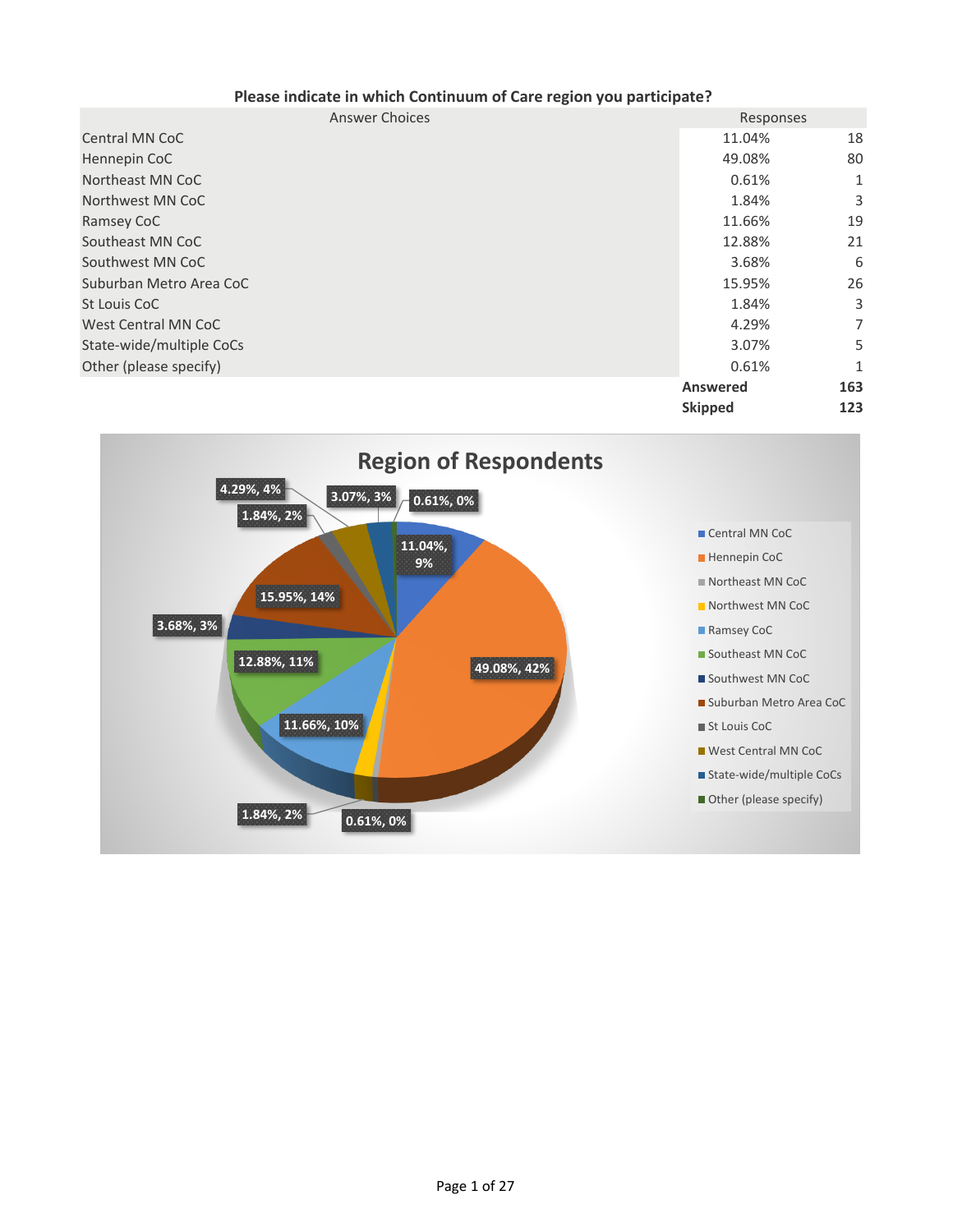## **Please indicate your role with CES planning and implementation**

| <b>Answer Choices</b>            | Responses |     |
|----------------------------------|-----------|-----|
| CES Planner / CoC Coordinator    | 6.79%     | 19  |
| <b>CES Assessor</b>              | 43.93%    | 123 |
| <b>CES Priority List Manager</b> | 4.64%     | 13  |
| State/Regional Funder            | 4.29%     | 12  |
| Other (please specify)           | 40.36%    | 113 |
|                                  | Answered  | 280 |



## **OTHER categories**

| <b>Answer Choices</b>          | Responses |     |
|--------------------------------|-----------|-----|
| Shelter/Housing Director       | 9%        | 11  |
| Shelter/Housing Direct Service | 31%       | 36  |
| Shelter/housing program        | 22%       | 26  |
| <b>Property Manager</b>        | 5%        | 6   |
| HMIS/Data                      | 4%        | 5   |
| User--undefined                | 4%        | 5   |
| Stakeholder                    | 3%        | 3   |
| Tribe                          | 2%        | 2   |
| CoC/CES Member                 | 9%        | 11  |
| County staff                   | 3%        | 3   |
| Domestic Violence provider     | 2%        | 2   |
| <b>Probation Officer</b>       | 1%        | 1   |
| <b>Healthcare 4 Homeless</b>   | 1%        | 1   |
| Other                          | 4%        | 5   |
|                                |           | 117 |



Page 2 of 27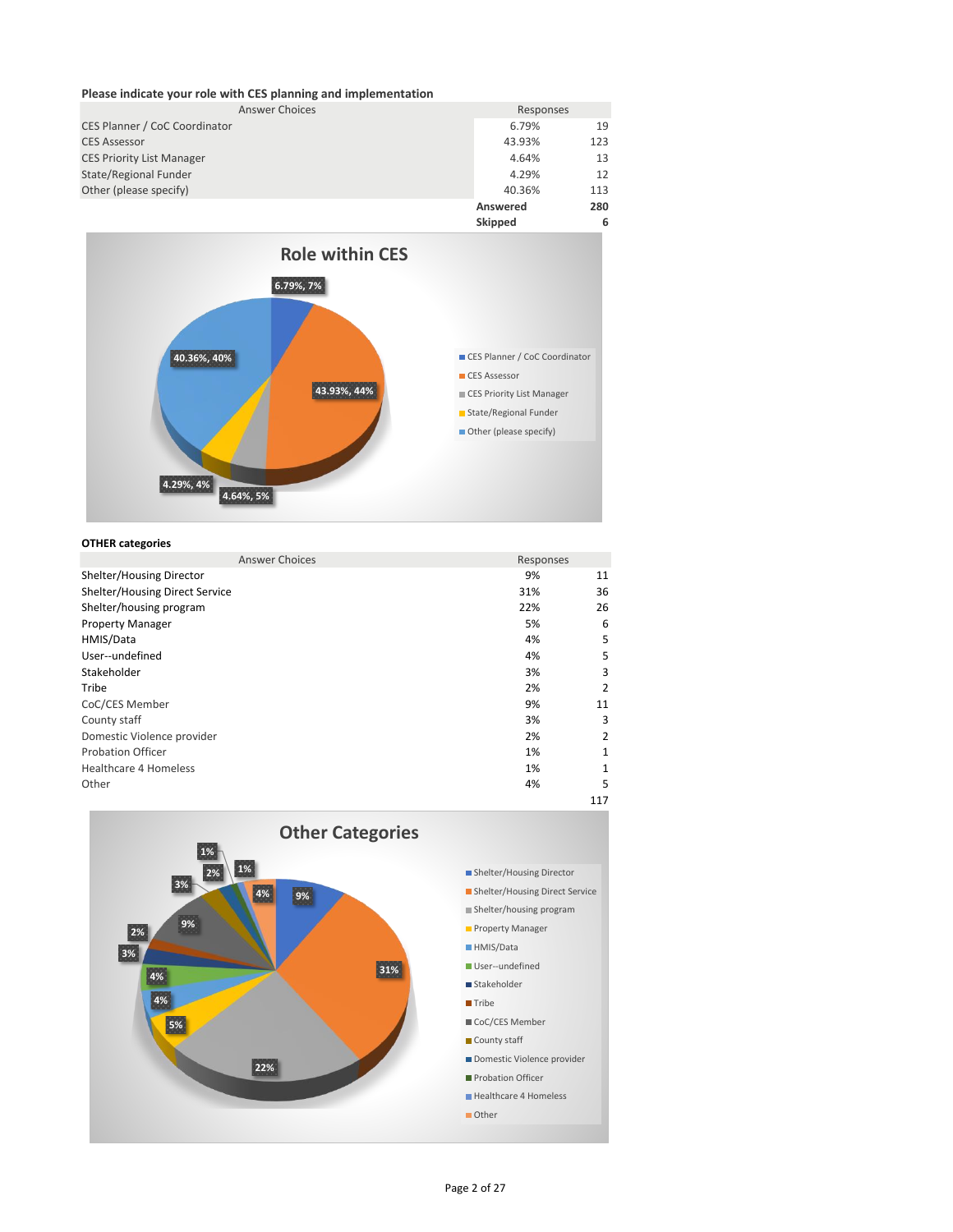**The CES Workgroup has identified the following list as CORE QUALITIES that must be included in a CES Assessment tool.** 

- **1. Person-centered**
- **2. Trauma-Informed**
- **3. Comprehensive**
- **4. Transparent in the relationship between the questions being asked and potential for housing**
- **5. User-friendly for both the assessor and person being assessed**
- **6. Housing First oriented**
- **7. Culturally sensitive**
- **8. Strengths-based**
- **9. Validated**
- **10. Reliable**
- **11. Sensitive to lived experiences**
- **12. Readily available in HMIS**
- **13. Able to score or guide individuals to appropriate housing type/model**
- **14. Low/Reasonable cost**

**Please share your thoughts regarding any additional CORE QUALITIES that you believe need to be included in a common CES Assessment Tool. Please also feel free to comment on any of the qualities listed above.**

| <b>COMMENTS ON CERTAIN PRINCIPLES</b>                                                                                                   | 28               |
|-----------------------------------------------------------------------------------------------------------------------------------------|------------------|
| Principle #1. Person-Centered                                                                                                           | $\mathbf{1}$     |
| Assessment tool and person centered seem incongruent to me; I'm curious how that would look                                             |                  |
| Principle #2. Trauma-Informed                                                                                                           | $\boldsymbol{A}$ |
| Please note that trauma-informed assessment includes not asking questions that are not necessary. As CE systems move away from          |                  |
| score as a primary prioritization criteria, the questions become less and less necessary.                                               |                  |
| Principle #3. Comprehensive                                                                                                             | 3                |
| Comprehensive - should mean looking all aspects of a persons life                                                                       |                  |
| Balance the need for *comprehensive* with how traumatizing and expensive *long* assessments can be. We made waivered                    |                  |
| services impossible to get by making the MNChoices assessment super "comprehensive"                                                     |                  |
| Principle #4. Transparent                                                                                                               | 5                |
| In Ramsey CoC, I hear again and again from clients that #4 is not clear to families. My staff is continually explaining to the families |                  |
| we serve how very long the wait lists are for RRH, TH & PSH. And that only 40% of our past clients even get placed into local           |                  |
| programs. They come out of their meetings with their assigned assessors thinking that they are getting housing within the next          |                  |
| month. Something in the message is being lost, or the families are not being given the hard truth.                                      |                  |
| #4. Needs to include Criminal Record and Evictions/UDs as those are 2 of the biggest barriers to getting housing                        |                  |
| 4. It is hard to be transparent with current tool as if we say those with the most points are getting referred we are encouraging them  |                  |
| to answer to get a higher score. would be important to consider this in future tools                                                    |                  |
| Principle #5. User Friendly                                                                                                             | $\mathbf{2}$     |
| "User-friendly for both the assessor and person being assessed" - I believe that the assessment is not user-friendly when in            |                  |
| comparison to entering the information into HMIS.                                                                                       |                  |
| Principle #7. Culturally Sensitive                                                                                                      | $\overline{2}$   |
| I think that the assessment does not only need to be culturally sensitive, but have assessors that are culturally competent and         |                  |
| represent the culture of people that are being served.                                                                                  |                  |
| PLEASE do not use CULTURALLY SENSITIVE as a quality. Maybe use the words culturally responsive. When you say SENSITIVE this             |                  |
| implies easily damaged, injured or distressed by slight changes. That is not appropriate language for helping this demographic end      |                  |
| homelessness with a strength based approach.                                                                                            |                  |
| Principle #9. Validated                                                                                                                 | $\mathbf{1}$     |
| I'm not sure what validated means? Does that mean that it has been tested and has proven to be effective?                               |                  |
| Principle #10. Reliable                                                                                                                 | $\mathbf{1}$     |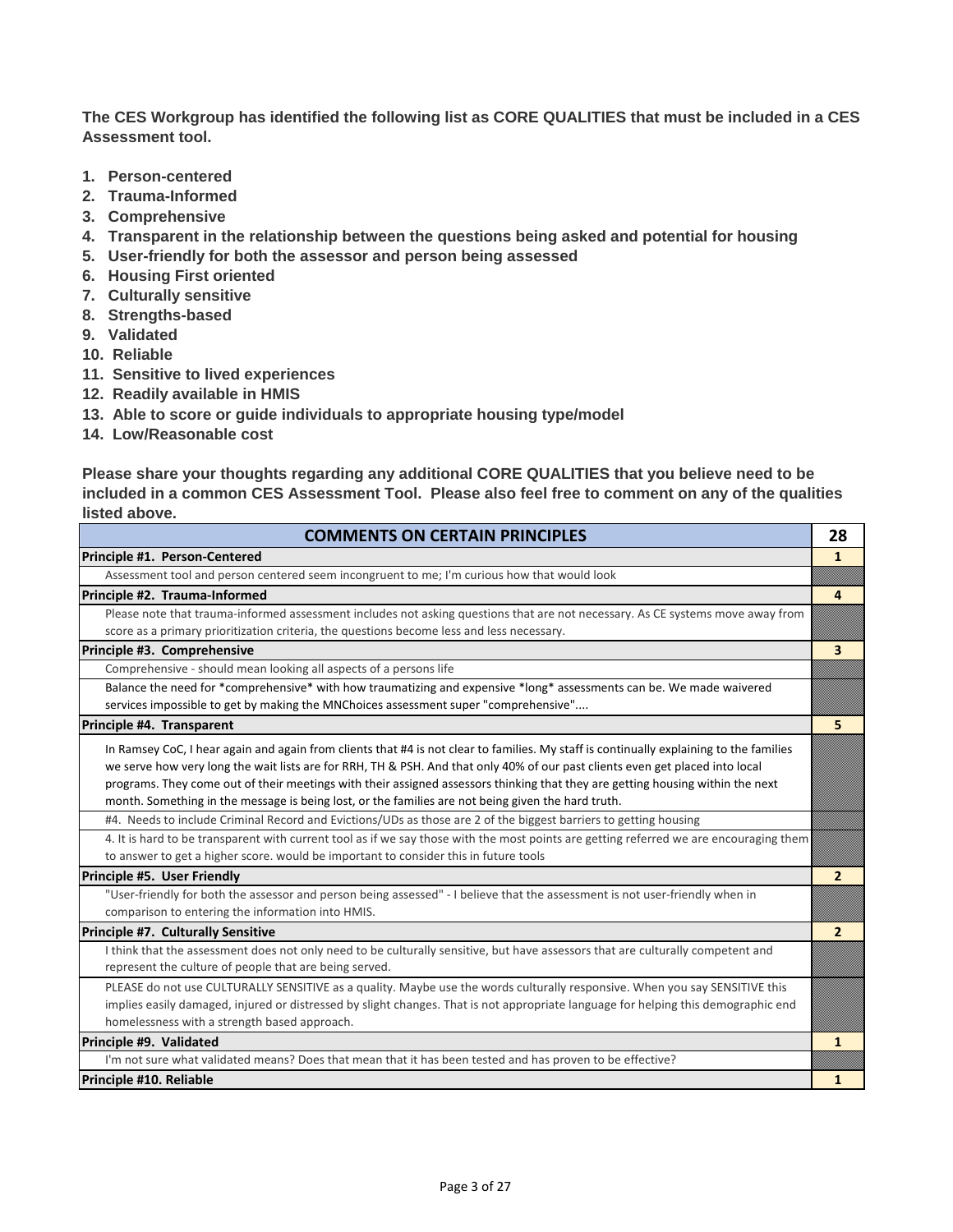| Reliability - is it giving an accurate assessment of one's vulnerability? I was in Dorothy Day prior to it coming down and saw three<br>individuals huddled and talking about the VISPDAT. One had already been assessed. He was instructing the other two how to get a<br>higher score. I think there are also individuals who try and present as more stable than they are. For some there are providers who |                |
|----------------------------------------------------------------------------------------------------------------------------------------------------------------------------------------------------------------------------------------------------------------------------------------------------------------------------------------------------------------------------------------------------------------|----------------|
| can dispute a low score. My concern is for those who do not have such providers.                                                                                                                                                                                                                                                                                                                               |                |
| Principle #11. Sensitive to Lived Experiences                                                                                                                                                                                                                                                                                                                                                                  | 3              |
| "Sensitive to lived experiences"- I believe we have to come up with a process not to make a "felony conviction" an automatic<br>disqualifier for housing.                                                                                                                                                                                                                                                      |                |
| Attuned to lived experiences or respectfully responsive to lived experiences is a good way to work number 11 as well.                                                                                                                                                                                                                                                                                          |                |
| Principle #13. Able to score or guide to housing/service models                                                                                                                                                                                                                                                                                                                                                | $\mathbf{2}$   |
| This may perhaps be just another version of #13 above, but assuring that the scores received accurately, and tangibly, reflect                                                                                                                                                                                                                                                                                 |                |
| differences between clients. A person that scores a 9 should generally be more successful than a person that scores a 14, for                                                                                                                                                                                                                                                                                  |                |
| example.                                                                                                                                                                                                                                                                                                                                                                                                       |                |
| Principle #14. Low/Reasonable Cost                                                                                                                                                                                                                                                                                                                                                                             | $\mathbf{1}$   |
| I would also suggest using the term "affordable" versus low or reasonable as this looks different for different tax brackets,                                                                                                                                                                                                                                                                                  |                |
| affordable sounds intentional for the demographic you are serving versus what is within reason.                                                                                                                                                                                                                                                                                                                |                |
| Merge #3 and #11                                                                                                                                                                                                                                                                                                                                                                                               | $\overline{2}$ |
| I think "sensitive to live experiences" and "Trauma-Informed" are essentially the same so are a duplication.                                                                                                                                                                                                                                                                                                   |                |
| <b>Other</b>                                                                                                                                                                                                                                                                                                                                                                                                   | $\mathbf{1}$   |
| #3, #6, #8, #10  we've had so many families score for PSH, that just don't belong in that category. One family had a child with a                                                                                                                                                                                                                                                                              |                |
| slight Learning Disability (as in got only minimal assistance with reading per her IEP) the was one BIG mark "DISABILITY" for the                                                                                                                                                                                                                                                                              |                |
| family they waited 8+ months waiting the the housing they were TOLD was the best for them. This was a mom who worked full-                                                                                                                                                                                                                                                                                     |                |
| time the entire time she was in shelter. Such missed opportunity to stabilize a family.                                                                                                                                                                                                                                                                                                                        |                |
| <b>SUGGESTED ADDITIONAL PRINCIPLES</b>                                                                                                                                                                                                                                                                                                                                                                         | 18             |
|                                                                                                                                                                                                                                                                                                                                                                                                                |                |
| <b>Accessible Languge</b>                                                                                                                                                                                                                                                                                                                                                                                      | 6              |
| ~Any question that may have words to be used that are considered above the 5th grade reading level should be replaced for better                                                                                                                                                                                                                                                                               |                |
| understanding.                                                                                                                                                                                                                                                                                                                                                                                                 |                |
|                                                                                                                                                                                                                                                                                                                                                                                                                |                |
| Language included in the tool should be at a reading level easily understood by all (1st - 3rd grade). This plays off of user friendly.                                                                                                                                                                                                                                                                        |                |
|                                                                                                                                                                                                                                                                                                                                                                                                                |                |
| <b>Efficient</b>                                                                                                                                                                                                                                                                                                                                                                                               | 3              |
| Need something about workflow. Can't add too much staff or client time to the process                                                                                                                                                                                                                                                                                                                          |                |
| <b>Trauma Informed</b>                                                                                                                                                                                                                                                                                                                                                                                         | 3              |
| I would like to emphasize the need for the tool to be as trauma informed as possible, with accompanying training offered so that                                                                                                                                                                                                                                                                               |                |
| the assessors understand it's trauma informed aspects as well as their role in making it more trauma informed.                                                                                                                                                                                                                                                                                                 |                |
| <b>User Friendly</b>                                                                                                                                                                                                                                                                                                                                                                                           | $\overline{2}$ |
| User friendly should include translated versions,                                                                                                                                                                                                                                                                                                                                                              |                |
| Not any more complicated than necessary. (I think this gets at 1, 2, 5 and 14.)                                                                                                                                                                                                                                                                                                                                |                |
| <b>Brief</b>                                                                                                                                                                                                                                                                                                                                                                                                   | Ž              |
| Needs to be a timely tool--as in doesn't take a significant amount of time to complete with people.                                                                                                                                                                                                                                                                                                            |                |
| <b>Focus on Vulnerable</b>                                                                                                                                                                                                                                                                                                                                                                                     | $\mathbf{2}$   |
| Focus on *vulnerability* above all - prioritize the most sick and near death (over risk factors to stay homeless or become homeless                                                                                                                                                                                                                                                                            |                |
| again).                                                                                                                                                                                                                                                                                                                                                                                                        |                |
| What ever tool is used it needs to be consistent in trying to define who it is helping. It would appear that the VISPADT is designed to                                                                                                                                                                                                                                                                        |                |
| help the most difficult of homeless clients. Often times we are not seeing these clients so it appears that intake staff are trying to                                                                                                                                                                                                                                                                         |                |
| get the client to match the tool instead of simply letting the tool work.                                                                                                                                                                                                                                                                                                                                      |                |
| <b>Flexible</b>                                                                                                                                                                                                                                                                                                                                                                                                | $\overline{2}$ |
| The tool should also be flexible and not too strict in its implementation.                                                                                                                                                                                                                                                                                                                                     |                |
| <b>Functional/Reliable</b>                                                                                                                                                                                                                                                                                                                                                                                     | $\mathbf{2}$   |
| In the meantime, I want to emphasize that the tool should be functioning - which means it should tell us the housing needs well so                                                                                                                                                                                                                                                                             |                |
| we can match appropriate resources!                                                                                                                                                                                                                                                                                                                                                                            |                |
| <b>Work For All Populations</b>                                                                                                                                                                                                                                                                                                                                                                                | $\overline{2}$ |
| works for all populations (families, singles, youth)                                                                                                                                                                                                                                                                                                                                                           |                |
| as "universal" as possible (not 6 different versions for sub-populations, but one version that is culturally sensitive).                                                                                                                                                                                                                                                                                       |                |
| <b>Adaptable</b>                                                                                                                                                                                                                                                                                                                                                                                               | $\mathbf{2}$   |
| My wish is that this assessment was more fluid. Many clients need a rapport with an assessor prior to sharing difficult and personal                                                                                                                                                                                                                                                                           |                |
| information.<br><b>Easily Updated</b>                                                                                                                                                                                                                                                                                                                                                                          | 2              |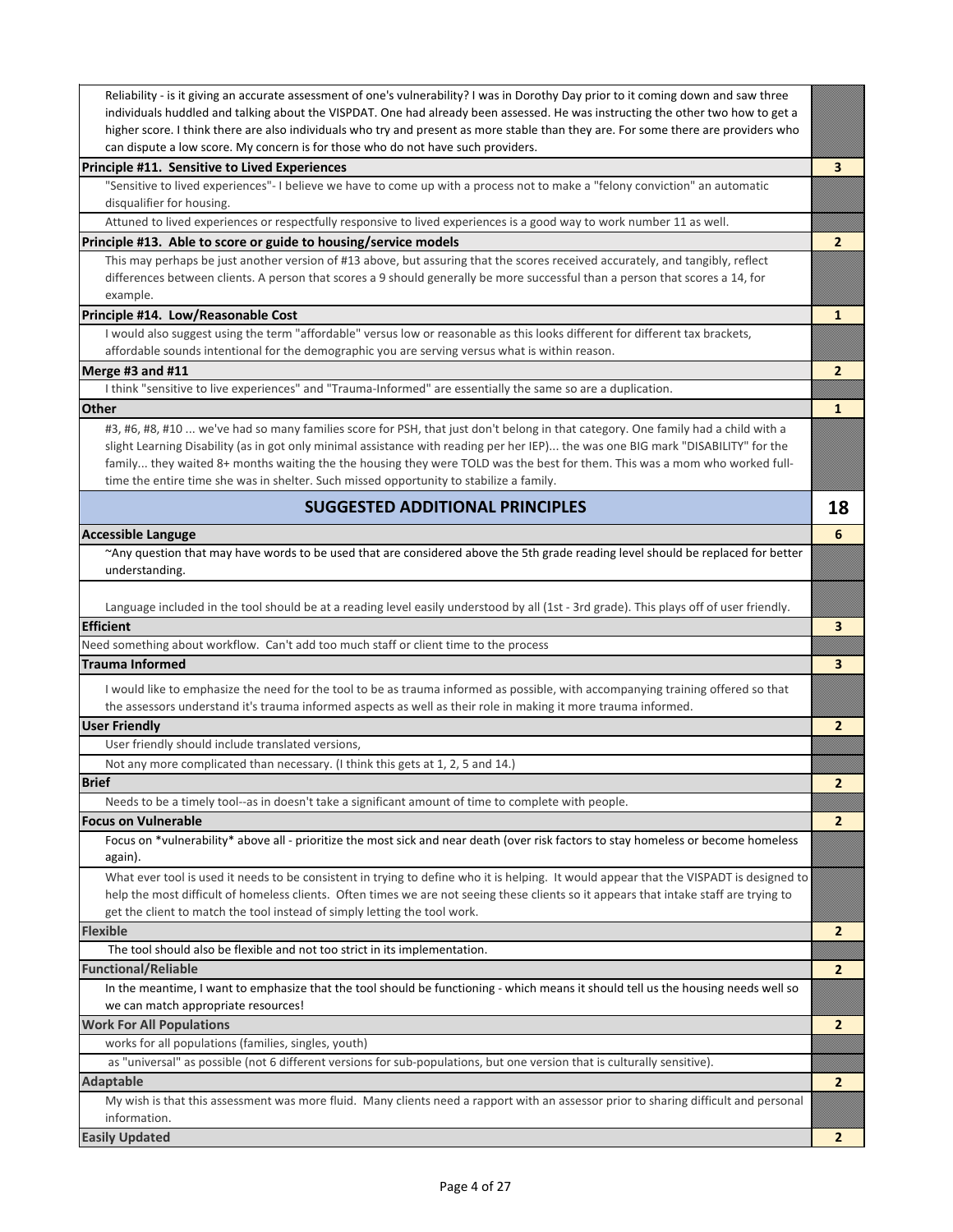| <b>Data Driven</b>                                                                                                                                                                                                                                                      | $\mathbf{1}$ |
|-------------------------------------------------------------------------------------------------------------------------------------------------------------------------------------------------------------------------------------------------------------------------|--------------|
| Practical                                                                                                                                                                                                                                                               | 1            |
| evidence based                                                                                                                                                                                                                                                          | 1            |
| Harm reduction                                                                                                                                                                                                                                                          | 1            |
| Client Choice                                                                                                                                                                                                                                                           | $\mathbf{1}$ |
| <b>Domestic Violence Aware</b>                                                                                                                                                                                                                                          | $\mathbf{1}$ |
| Think about those fleeing Domestic violence                                                                                                                                                                                                                             |              |
| <b>Informed By Tribal Collaborative</b>                                                                                                                                                                                                                                 | $\mathbf{1}$ |
| I believe we should allow the Tribal Collaborative to have a greater say in what is chosen. The people who are most marginalized by                                                                                                                                     |              |
| our current systems and processes should be the leading voice in moving us forward.                                                                                                                                                                                     |              |
| <b>Informed By Those With Lived Experience</b>                                                                                                                                                                                                                          | 1            |
| I believe we should allow the people with Lived Experiences to have a greater say in what is chosen. The people who are most                                                                                                                                            |              |
| marginalized by our current systems and processes should be the leading voice in moving us forward.                                                                                                                                                                     |              |
| <b>Low Cost</b>                                                                                                                                                                                                                                                         | 1            |
| <b>Georaphically Sensitive</b>                                                                                                                                                                                                                                          | $\mathbf{1}$ |
| geographically sensitive Homeless in Minnesota is very different than homeless in California or Florida.                                                                                                                                                                |              |
| <b>Consistent</b>                                                                                                                                                                                                                                                       | $\mathbf{1}$ |
| Should be implemented consistently between agencies.                                                                                                                                                                                                                    |              |
| <b>CRITICAL COMMENTS ABOUT CURRENT TOOL</b>                                                                                                                                                                                                                             | 21           |
| <b>Not Reliable</b>                                                                                                                                                                                                                                                     |              |
|                                                                                                                                                                                                                                                                         | 25           |
| B/c it is self-report it lends itself to under reporting of issues, which impacts ability to get into housing.                                                                                                                                                          |              |
| Tho' the adherence to a script has a rationale, the wording of the tool is not always comprehensible or gets at real information.<br>Thus some reworking of the language is generally required in delivery.                                                             |              |
| In general assessment is more about the person's history than the kind of housing available, the tool doesn't do much to point the                                                                                                                                      |              |
| applicant toward a potential kind of housing --from the assessor relationship point of view                                                                                                                                                                             |              |
| The tool facilitates thin responses to complex questions, that the housing provider down the road will have to discern/correct and                                                                                                                                      |              |
| recertify. This treats the future provider as suspect in the process rather than a partner.                                                                                                                                                                             |              |
| The tool generally, in my experience, has resulted in lower scoring than I would apply to theapplicant as a 15 year professional in                                                                                                                                     |              |
| the homelessness field. This could be for multiple reasons: the gender/ethnicity of the assessor vis a vis the applicant, the pride of                                                                                                                                  |              |
| person in sharing their "problems," the tendency of all humans to minimize.                                                                                                                                                                                             |              |
| A significant number of individuals under-report their mental and physical health needs and assessors cannot rephrase                                                                                                                                                   |              |
| or redirect the questions to get more accurate reporting. As a result, many individuals are not matched to appropriate                                                                                                                                                  |              |
| housing opportunity.                                                                                                                                                                                                                                                    |              |
| Seeing people in active DV situations score higher due to acute circumstances even though they may not need PSH.                                                                                                                                                        |              |
| People try to "guess" how to answer the questions to get the best score (leading to both overstating and understating                                                                                                                                                   |              |
| vulnerabilities).                                                                                                                                                                                                                                                       |              |
| From time-to-time I worry that I am not collecting accurate data.                                                                                                                                                                                                       |              |
| Hard to get an accurate picture with an assessment that is so short, this would be true of any tool.                                                                                                                                                                    |              |
| Youth do not always understand the importance of honesty                                                                                                                                                                                                                |              |
| Wording Is Insensitive, Not Trauma Informed                                                                                                                                                                                                                             | 15           |
| our current questions are insensitive, rude and embarrassing for both our clients and staff. Wording is cumbersome and vague. I                                                                                                                                         |              |
| hate it. Hate it.                                                                                                                                                                                                                                                       |              |
| I honestly don't know how effective this tool is. Some of the questions evoke strong responses. Asking about AIDS, drinking history,                                                                                                                                    |              |
| and things of that nature. I have had multiple clients lie about the state of their well being because they felt labeled.                                                                                                                                               |              |
| It is a cataloging of barriers in a way that brings all of these issues to the forefront of a persons current reality. I have seen shame                                                                                                                                |              |
| responses often.                                                                                                                                                                                                                                                        |              |
| The tool is flawed as it comes from a position of power and privilege. What other members of our society would we ask these                                                                                                                                             |              |
| questions to in order to achieve very basic shelter? It is highly undignified to give someone an acuity score as a basis for receiving a                                                                                                                                |              |
| fundamental human right in the form of shelter.                                                                                                                                                                                                                         |              |
| The tool is not trauma-Informed. Many times I have seen how the tool triggers negative responses in individuals. People appear                                                                                                                                          |              |
| uncomfortable. They often don't want to answer questions. It feels invasive and inappropriate. If there is a gender difference or<br>other potential imbalance between assessor and individual it often feels like this produces unclear answers and makes both parties |              |
| uncomfortable, which likely results in inaccurate scoring.                                                                                                                                                                                                              |              |
|                                                                                                                                                                                                                                                                         |              |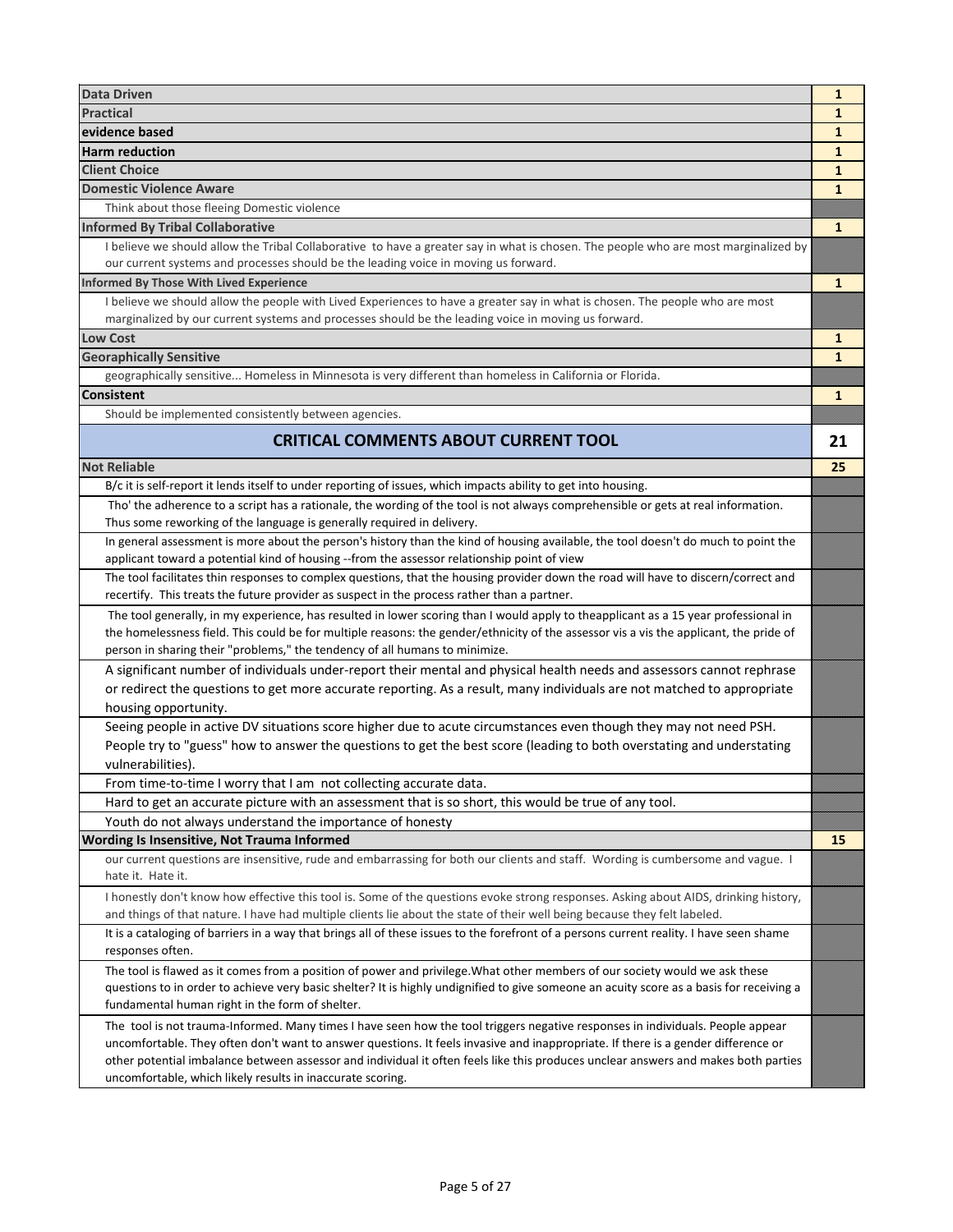| The tool is uneven in its use of spoken American English, ranging from language with particular technical uses different from<br>colloquial speech ("trauma," "disability") to obsolete idioms ("drunk tank") to absurdly convoluted grammar ("if there was space<br>available in a program that specifically assists people living with HIVor AIDS, would that be of interest to you?"). If the tool was<br>culturally sensitive, the mental health and disability language would have been significantly different due to those populations for<br>which these subjects are taboo, or understood in spiritual or religious ways. |                |
|------------------------------------------------------------------------------------------------------------------------------------------------------------------------------------------------------------------------------------------------------------------------------------------------------------------------------------------------------------------------------------------------------------------------------------------------------------------------------------------------------------------------------------------------------------------------------------------------------------------------------------|----------------|
| General                                                                                                                                                                                                                                                                                                                                                                                                                                                                                                                                                                                                                            | 6              |
| In theory, we agree with the concept of coordinated assessment. We simply struggle with the inventory tool.                                                                                                                                                                                                                                                                                                                                                                                                                                                                                                                        |                |
| And the HMIS referral system is so slow and terriblenot the COC Coordinator, but ICA and the design of your HMIS                                                                                                                                                                                                                                                                                                                                                                                                                                                                                                                   |                |
| referral to the COC Coordinator.                                                                                                                                                                                                                                                                                                                                                                                                                                                                                                                                                                                                   |                |
| The assessment tool in real-time application, has several key problems that trouble the ostensible qualities of the assessment tool<br>listed above.                                                                                                                                                                                                                                                                                                                                                                                                                                                                               |                |
| The current assessment tool does not meet these core qualities in a variety of ways.                                                                                                                                                                                                                                                                                                                                                                                                                                                                                                                                               |                |
| I am not an assessor, but one area that has come to light is that it doesn't capture needs of people who are not engaging                                                                                                                                                                                                                                                                                                                                                                                                                                                                                                          |                |
| in crisis services                                                                                                                                                                                                                                                                                                                                                                                                                                                                                                                                                                                                                 |                |
| Lacks                                                                                                                                                                                                                                                                                                                                                                                                                                                                                                                                                                                                                              |                |
| 178911and at times very much 13                                                                                                                                                                                                                                                                                                                                                                                                                                                                                                                                                                                                    |                |
| <b>Assessment Does Not Match Housing Needs</b>                                                                                                                                                                                                                                                                                                                                                                                                                                                                                                                                                                                     | 4              |
| The assessment process doesn't fully indicate the best housing model choice for the applicant. Too many denials based                                                                                                                                                                                                                                                                                                                                                                                                                                                                                                              |                |
| on mis-match of what the client needs and what the housing can offer.                                                                                                                                                                                                                                                                                                                                                                                                                                                                                                                                                              |                |
| I've noticed some people scoring for PSH, but do not actually meet the LTH definition when we contact them, so then                                                                                                                                                                                                                                                                                                                                                                                                                                                                                                                |                |
| having to explain to them the differences.                                                                                                                                                                                                                                                                                                                                                                                                                                                                                                                                                                                         |                |
| <b>Not Transparent</b>                                                                                                                                                                                                                                                                                                                                                                                                                                                                                                                                                                                                             | 4              |
| it is difficult to explain how asking these questions leads to housing. There is not transparency between asking about personal issues                                                                                                                                                                                                                                                                                                                                                                                                                                                                                             |                |
| and a pathway into housing.                                                                                                                                                                                                                                                                                                                                                                                                                                                                                                                                                                                                        |                |
| <b>Not User Friendly</b>                                                                                                                                                                                                                                                                                                                                                                                                                                                                                                                                                                                                           | 3              |
| The tool is cumbersome. It does not flow well when doing the assessment                                                                                                                                                                                                                                                                                                                                                                                                                                                                                                                                                            |                |
| Though it claimed to be user friendly and low cost, adequate time to provide assessment is generally an hour plus, with 1-3 month                                                                                                                                                                                                                                                                                                                                                                                                                                                                                                  |                |
| wait for call                                                                                                                                                                                                                                                                                                                                                                                                                                                                                                                                                                                                                      |                |
| <b>Not Culturally Sensitive</b>                                                                                                                                                                                                                                                                                                                                                                                                                                                                                                                                                                                                    | $\overline{2}$ |
| It is not culturally sensitive. Many of the questions seem to come from a place of basic assumptions that are dominant middle class.                                                                                                                                                                                                                                                                                                                                                                                                                                                                                               |                |
| The questions "score" deviations from this paradigm                                                                                                                                                                                                                                                                                                                                                                                                                                                                                                                                                                                |                |
| <b>Not Strengths Based</b>                                                                                                                                                                                                                                                                                                                                                                                                                                                                                                                                                                                                         | $\overline{2}$ |
| It is not strength based or person centered. In fact, the questions focus heavily on all of the aspects of an individuals life that are<br>working against them                                                                                                                                                                                                                                                                                                                                                                                                                                                                    |                |
| Does Not Work For                                                                                                                                                                                                                                                                                                                                                                                                                                                                                                                                                                                                                  | 1              |
| I think the connection for people living with HIV is not working. These folks are not being directed to Clare Housing.                                                                                                                                                                                                                                                                                                                                                                                                                                                                                                             |                |
| <b>Not Validated</b>                                                                                                                                                                                                                                                                                                                                                                                                                                                                                                                                                                                                               | $\mathbf{1}$   |
| NOT validated (i,e, youth assessment,,,smoking pot under 12 surely the states which have legalized pot have a skewed response to                                                                                                                                                                                                                                                                                                                                                                                                                                                                                                   |                |
| this question)                                                                                                                                                                                                                                                                                                                                                                                                                                                                                                                                                                                                                     |                |
| <b>Not Sensitive To Lived Experience</b>                                                                                                                                                                                                                                                                                                                                                                                                                                                                                                                                                                                           | 1              |
| <b>MORE ABOUT TOOL FUNCTIONS THAN PRINCIPLES</b>                                                                                                                                                                                                                                                                                                                                                                                                                                                                                                                                                                                   | 22             |
| Needs to Be More than A Score in Decision Making                                                                                                                                                                                                                                                                                                                                                                                                                                                                                                                                                                                   | 12             |
| Scores do not equal eligibility for housing programs. Placement should not be based on VI-SPDAT score alone in terms of priority.                                                                                                                                                                                                                                                                                                                                                                                                                                                                                                  |                |
| The ability for assessors to take collateral information into account, such as reports from case management.                                                                                                                                                                                                                                                                                                                                                                                                                                                                                                                       |                |
| Main reason being, many people may under report/not remember things that would cause them to be identified as needing a                                                                                                                                                                                                                                                                                                                                                                                                                                                                                                            |                |
| higher level of service (Mental health issues, TBI, physical health concerns, emergency room use etc)                                                                                                                                                                                                                                                                                                                                                                                                                                                                                                                              |                |
| It is important to somehow capture that people who have homeless for an extended period of time will often score lower than we<br>would anticipate because they have figured out how to get resources (how to survive). When people are homeless, they sometimes                                                                                                                                                                                                                                                                                                                                                                   |                |
| develop coping such that they appear invulnerable, so the VI portion does not capture this                                                                                                                                                                                                                                                                                                                                                                                                                                                                                                                                         |                |
| It is _well-documented_the relationships=rapport = trust = accurate information when asking about sensitive information.                                                                                                                                                                                                                                                                                                                                                                                                                                                                                                           |                |
| Therefore, assessments should NOT be done by persons in a stand-alone setting, over the phone, or in rush, etc. AND they should be                                                                                                                                                                                                                                                                                                                                                                                                                                                                                                 |                |
| done as FAR into the relationship as possible (recognizing it may delay placement on the list).                                                                                                                                                                                                                                                                                                                                                                                                                                                                                                                                    |                |
| General                                                                                                                                                                                                                                                                                                                                                                                                                                                                                                                                                                                                                            | 10             |
| Available in paper assessments which include qualifying questions along with the VISPDAT questions.                                                                                                                                                                                                                                                                                                                                                                                                                                                                                                                                |                |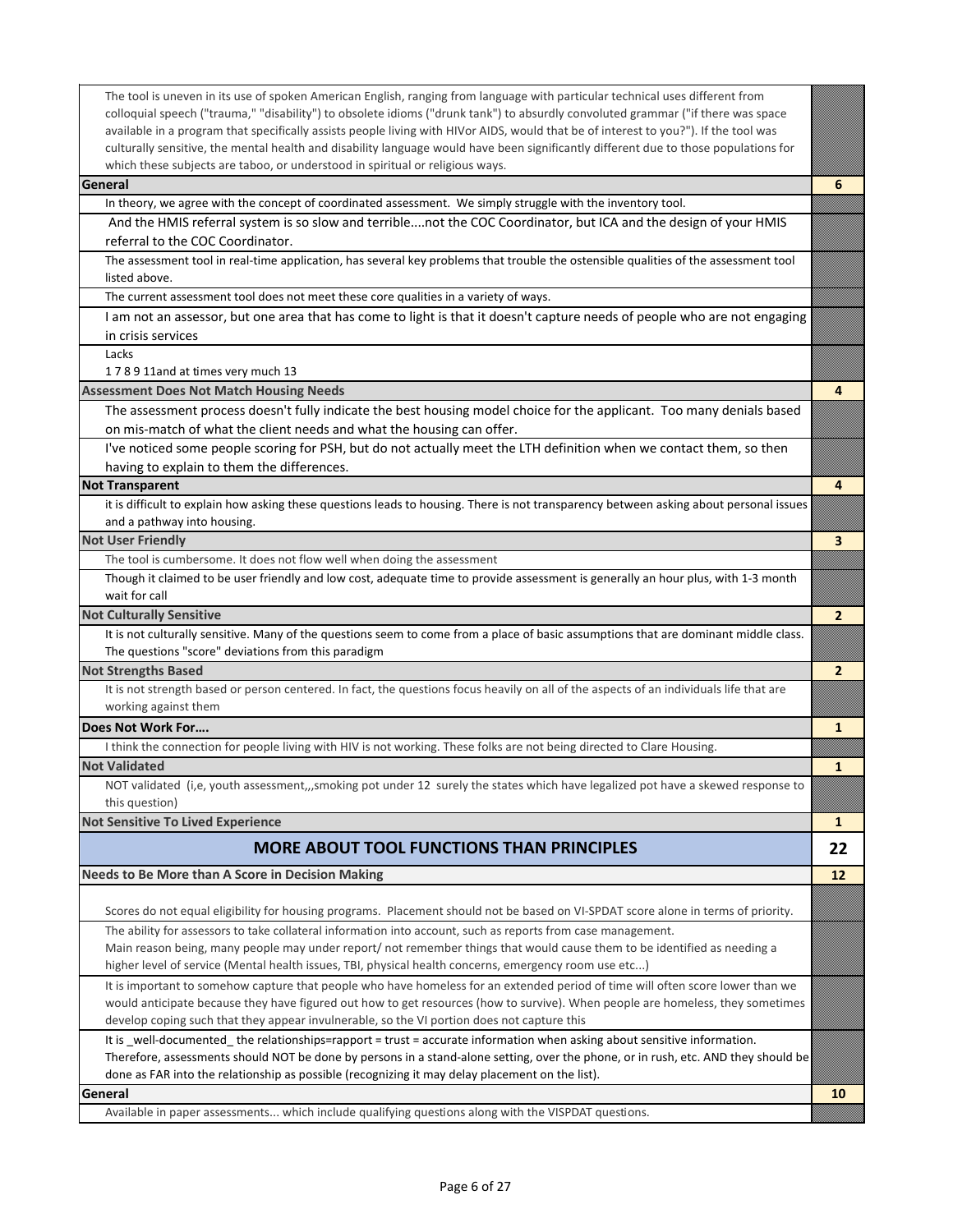| Common understanding of what constitutes "vulnerable", ie who is target population attempting to ID and noting validated to that<br>specific outcome. Able to guide/score to appropriate housing - inclusive of all housing and housing with supports types/models.                                                                                                                                                                                                                                                                                                                              |                |
|--------------------------------------------------------------------------------------------------------------------------------------------------------------------------------------------------------------------------------------------------------------------------------------------------------------------------------------------------------------------------------------------------------------------------------------------------------------------------------------------------------------------------------------------------------------------------------------------------|----------------|
| Should/can something be added about an appeals related process? If significant side door use is currently occurring, is there a step<br>that could be built in to allow for a shared understanding of how to do so? Not sure if this makes sense                                                                                                                                                                                                                                                                                                                                                 |                |
| Tho' there is transparency about what happens "next," there is no real guideline as to how long the person waits, and nothing for<br>the person to engage while they wait. Homeless individuals have expressed to me that they would rather keep looking, calling, and<br>visiting sites as an active participant in their housing search, rather than sit and wait for a call with no timeline as it feels<br>disempowering.                                                                                                                                                                    |                |
| screen for service need not type of housing                                                                                                                                                                                                                                                                                                                                                                                                                                                                                                                                                      |                |
| In order to centralize/improve data quality entered into HMIS I believe there should be well-trained data entry specialists for each<br>organization (qualified and/or certified) This would not only improve data quality, it would also prevent the need for everyone to<br>have a license for the HMIS system.                                                                                                                                                                                                                                                                                |                |
| Intentional Focus on Healing i.e. moving through grief and loss stages; prior to employment services. Time for health improvement<br>activities.                                                                                                                                                                                                                                                                                                                                                                                                                                                 |                |
| <b>SHOULD INCLUDE DOUBLED-UP or Other Definitions Experience of Homelessness</b>                                                                                                                                                                                                                                                                                                                                                                                                                                                                                                                 | 4              |
| Should reflect youths actual homelessness experience, i.e. couch hoping ect.                                                                                                                                                                                                                                                                                                                                                                                                                                                                                                                     |                |
| Include families who are Doubled Up/Precariously Housed                                                                                                                                                                                                                                                                                                                                                                                                                                                                                                                                          |                |
| No penalty for clients in treatment or other temporary lodging                                                                                                                                                                                                                                                                                                                                                                                                                                                                                                                                   |                |
| <b>Updateable</b>                                                                                                                                                                                                                                                                                                                                                                                                                                                                                                                                                                                | 3              |
| The ability to RESCORE upon revelation of further information is also essential.                                                                                                                                                                                                                                                                                                                                                                                                                                                                                                                 |                |
| it should be readily able to update--an ongoing conversation, let's say between the provider community and the individual to be<br>sure that it is accurate and up to date.                                                                                                                                                                                                                                                                                                                                                                                                                      |                |
| <b>Other Languages</b>                                                                                                                                                                                                                                                                                                                                                                                                                                                                                                                                                                           | 3              |
| Available translated into Spanish, Somali, Hmong.                                                                                                                                                                                                                                                                                                                                                                                                                                                                                                                                                |                |
| Accessible to non-English speaking clients in their preferred language with an in-person translator.                                                                                                                                                                                                                                                                                                                                                                                                                                                                                             |                |
| Move away from Number / Score                                                                                                                                                                                                                                                                                                                                                                                                                                                                                                                                                                    | 3              |
| You know, I really wish that it didn't assign a person a number. I hear everywhere that "8's have these needs and 4's are able to<br>figure it out on their own" When did people become numbers. I took the VI_SPDAT myself, and I scored an 8. I am a college<br>educated homeowner. So INEED permanent supportive housing. I just think sometime people get all caught up in the score and<br>forget to LISTEN to the person.                                                                                                                                                                  |                |
| Assessment score is not necessarily a good predictor of what sort of housing type model is appropriate. For example, in my role as a<br>housing provider across multiple CoCs, the scores attributed to referred households are very different across CoCs but their needs<br>are very similar. We most frequently get referrals based on who is ineligible to receive any other program. Eligibility generally plays<br>a much bigger role in referrals than assessment score. If a predictive score is a priority, consider advocating for fewer eligibility<br>criteria for housing programs. |                |
| Assigning numbers to people can be rather harmful. I would appreciate a tool that doesn't attach a set "value" to a person as this                                                                                                                                                                                                                                                                                                                                                                                                                                                               |                |
| can overshadow other parts of the assessment that can also lead to a housing referral.                                                                                                                                                                                                                                                                                                                                                                                                                                                                                                           |                |
| Recognize that Needs May Be Greater than What is Available to Be Provided                                                                                                                                                                                                                                                                                                                                                                                                                                                                                                                        | $\overline{2}$ |
| Ability to recognize when someone's mental, physical, chemical, etc. health makes independent living a poor option for them (i.e.                                                                                                                                                                                                                                                                                                                                                                                                                                                                |                |
| recognize when someone needs too many supports for our Housing First model to accommodate their needs)                                                                                                                                                                                                                                                                                                                                                                                                                                                                                           |                |
| <b>Be More Adaptable</b>                                                                                                                                                                                                                                                                                                                                                                                                                                                                                                                                                                         | $\mathbf{1}$   |
| ~Give assessors the tools and examples to clarify questions for non-english learners or heads of households with learning<br>disabilities.                                                                                                                                                                                                                                                                                                                                                                                                                                                       |                |
| <b>Victims of Violence</b>                                                                                                                                                                                                                                                                                                                                                                                                                                                                                                                                                                       |                |
| low barrier for victims of violence                                                                                                                                                                                                                                                                                                                                                                                                                                                                                                                                                              | $\mathbf{1}$   |
| <b>Technical Issue</b>                                                                                                                                                                                                                                                                                                                                                                                                                                                                                                                                                                           | $\mathbf{1}$   |
|                                                                                                                                                                                                                                                                                                                                                                                                                                                                                                                                                                                                  |                |
| I wish there were a way to track errors in the VI SPIDAT that cause a person to get screened out. I had a lady waiting a very long<br>time and it turns out that one of the answers carried over from her previous assessment. Even when I changed the answer in my<br>assessment, it reverted back to the old answer. It kept her out of housing for 9 extra months. I had not heard or read that updates<br>needed to be done on the assessment tab and not the original entry/exit. I feel terrible that my error caused additional time of<br>homelessness.                                  |                |
| <b>Sensitive to Health Information Privacy</b>                                                                                                                                                                                                                                                                                                                                                                                                                                                                                                                                                   | $\mathbf{1}$   |
| More safe and accessible for individuals who are concerned about their protected health information being disclosed to others                                                                                                                                                                                                                                                                                                                                                                                                                                                                    |                |
| <b>Achieve Consitency with Core Qualities</b>                                                                                                                                                                                                                                                                                                                                                                                                                                                                                                                                                    | $\mathbf{1}$   |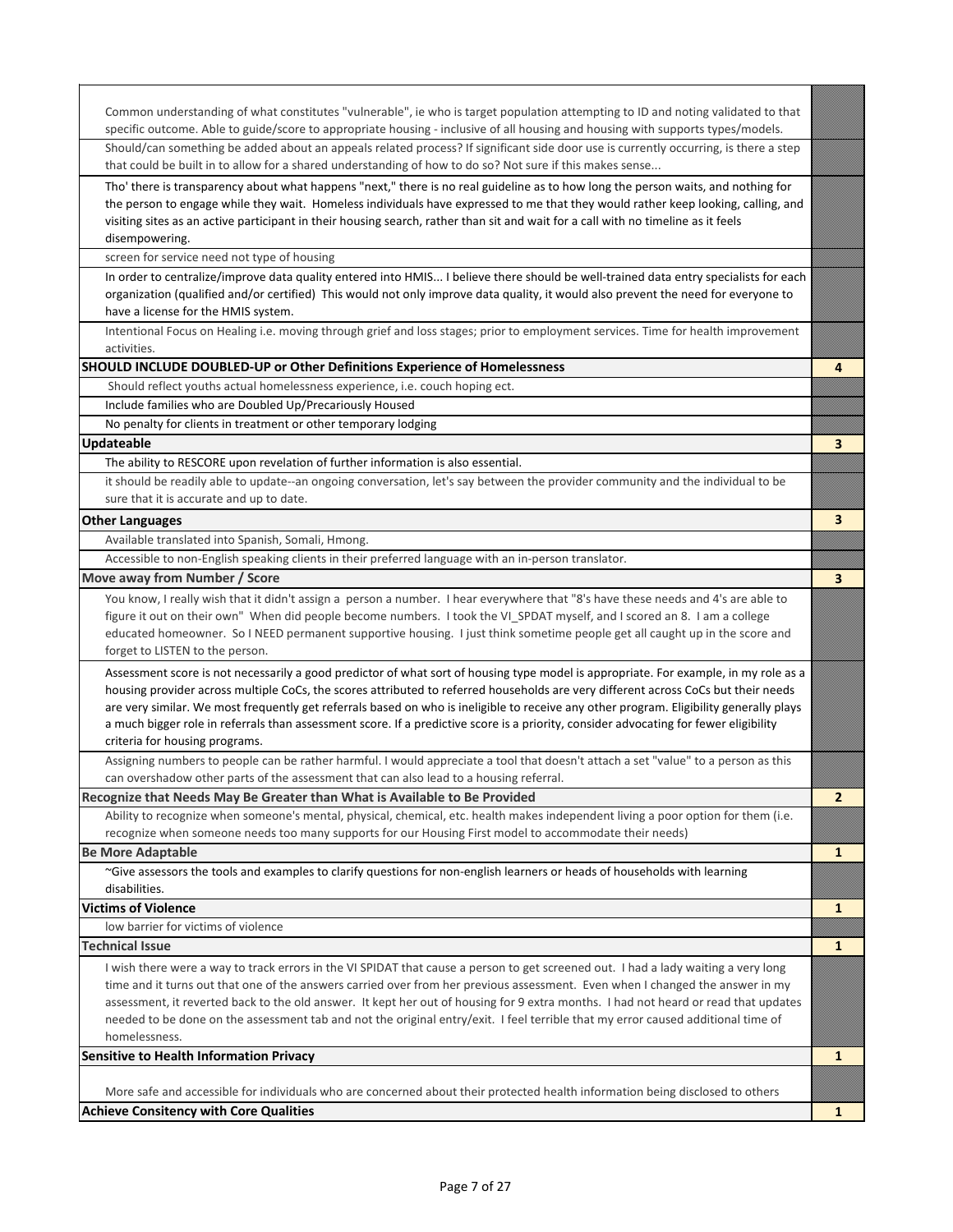| If we are going to include these as core qualities we have to make sure we are following them, representing them, or have the<br>capacity to do the actual work this way and be well trained. The agencies involved are not on the same page with these core |    |
|--------------------------------------------------------------------------------------------------------------------------------------------------------------------------------------------------------------------------------------------------------------|----|
| qualities and the training opportunities to learn more about these qualities should be verified and supported by the COC<br>completely.                                                                                                                      |    |
| <b>Structure</b>                                                                                                                                                                                                                                             |    |
| Placing the most important info in the top half of the assessment would be helpful. Scrolling through the assessment to find Client<br>phone number, income, criminal history, and all other eligilbilty criteria, could be a lot simpler.                   |    |
| <b>Work with Priority List</b>                                                                                                                                                                                                                               |    |
| Ability to interact with our current Priority List/prioritization structure                                                                                                                                                                                  |    |
| <b>GOOD LIST, NOTHING</b>                                                                                                                                                                                                                                    | 55 |
| All of these core qualities are important.                                                                                                                                                                                                                   |    |
| This is a very broad and complete list                                                                                                                                                                                                                       |    |
| These are all great core qualities. In my experience, the personality and care of the assessor plays the biggest role in furthering                                                                                                                          |    |
| these qualities. The way the assessment is initially presented to a client has a huge impact on the outcome.                                                                                                                                                 |    |
| These seem like reasonable core qualities; striving to actually meet these qualities with a different kind of assessment would be a                                                                                                                          |    |
| good place to start.                                                                                                                                                                                                                                         |    |
| I am extremely appreciative of the qualities already being focused on.                                                                                                                                                                                       |    |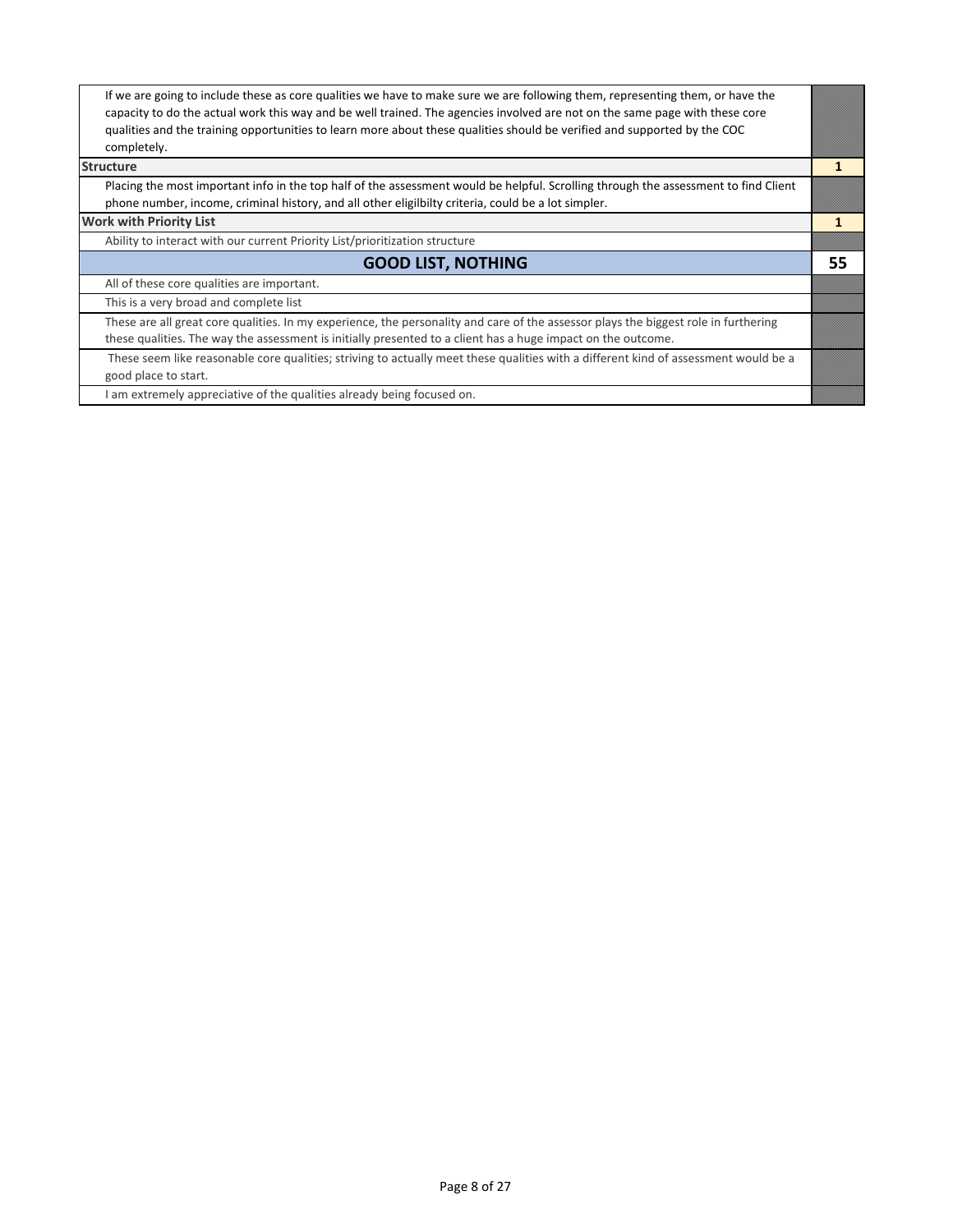| What you LIKE about the tool                                                                                                                                                                                 |                |
|--------------------------------------------------------------------------------------------------------------------------------------------------------------------------------------------------------------|----------------|
| <b>ABILITY TO SCORE/CAPTURE VULNERABILITIES</b>                                                                                                                                                              | 68             |
| Addressing domestic violence/vulnerabilities                                                                                                                                                                 | 14             |
| I believe the assessment currently captures the vulnerabilities of families fleeing domestic violence (not in a sensitive way)                                                                               |                |
| The VISPDAT does include and get at many areas of vulnerability, especially violence and abuse.                                                                                                              |                |
| I do like the detail it provides into the actual lived experience that doesn't require someone to outright describe all the trauma they                                                                      |                |
| are experiencing, but think it can be asked more trauma informed.                                                                                                                                            |                |
| Appreciate the yes/no answers to help with re-traumatization.                                                                                                                                                |                |
| We find it helpful in indicating the risks of human trafficking and exploitation.                                                                                                                            |                |
| Giving score for involvement with child protection                                                                                                                                                           |                |
| Comprehensive                                                                                                                                                                                                | 12             |
| has an appropriate amount of questions to sort through things that simply length of time homeless and disability questions do not                                                                            |                |
| currently answer                                                                                                                                                                                             |                |
| It is fairly short and direct. There aren't any redundant questions, and it covers a lot of ground with minimal questions.                                                                                   |                |
| It is helpful to have a document that outlines all of the various pertinent areas that should be reviewed for housing - history,                                                                             |                |
| income, criminal history, health, etc.<br>I really appreciate the break down of sections; like tri-morbidity. It encompasses all aspects of human behavior.                                                  |                |
| <b>Housing History</b>                                                                                                                                                                                       | 10             |
| I find the housing history a good thing, so we can refer them to the appropriate agencies                                                                                                                    |                |
| <b>Quantifies Need/ Creates Score</b>                                                                                                                                                                        | $\overline{7}$ |
| The ability to summarize vulnerability / need by condensing it to a simple number that can be sorted easily.                                                                                                 |                |
| Quantitatively reflects need.                                                                                                                                                                                |                |
| <b>Client's Health</b>                                                                                                                                                                                       | 6              |
|                                                                                                                                                                                                              |                |
| Added points for co-morbidity of physical and other health concerns.<br>I like that it asks about chronic health conditions outside of the context of having a disability, as people tend to agree they have |                |
| high blood pressure or diabetes versus seeing themselves as disabled                                                                                                                                         |                |
|                                                                                                                                                                                                              |                |
| <b>Identifying Barriers</b><br>Quick, gives a good snapshop of barriers/challenges Helpful for ongoing case managers to get a view of client challenges before                                               | 6              |
| digging deeper.                                                                                                                                                                                              |                |
| Identifying significant barriers has been a help with the VI-SPDAT.                                                                                                                                          |                |
| Guides client intake/further conversation                                                                                                                                                                    | 4              |
| The parts of the VI-SPADT that seem to work the best are those that address trauma, and the parts that we have modified to put                                                                               |                |
| our clients in a more empowered position. Such as the question about risky behavior. We ask "Do you feel that you ever do things                                                                             |                |
| that are risky for you?" We get much more honest and insightful answers to this question than the one that lists behaviors that                                                                              |                |
| may or may not be applicable to our guests. It reflects what risks our clients feel that they take.                                                                                                          |                |
| Although not necessarily indicated with the training, it has prompted me to get more information to corroborate the answers from                                                                             |                |
| the individual. For example, the question about receiving govt benefits or employment income is often initially answered no, but if I                                                                        |                |
| ask what is your source of income, then most of the time that answer should be yes.                                                                                                                          |                |
| <b>Guides Housing Intervention</b>                                                                                                                                                                           | 3              |
| Helpful to guide what housing intervention is best fit.                                                                                                                                                      |                |
| That is calls out the notion that although all people experiencing homelessness are vulnerable, there are different degrees to that                                                                          |                |
| vulnerability and those differences most likely will require different housing interventions.                                                                                                                |                |
| <b>Assessing Need</b>                                                                                                                                                                                        | 3              |
| assess needs that the client may not be aware of, until asked outright.                                                                                                                                      |                |
| The tool works for those that are literally homeless and in need of high services.                                                                                                                           |                |
| <b>Criminal History</b>                                                                                                                                                                                      | 1              |
| <b>Demographics</b>                                                                                                                                                                                          | 1              |
| Relevant                                                                                                                                                                                                     | $\mathbf{1}$   |
| The overarching categories seem relevant/appropriate.                                                                                                                                                        |                |
| <b>WORKS FOR CLIENTS</b>                                                                                                                                                                                     | 56             |
| User Friendly / Simple to Understand                                                                                                                                                                         | $\overline{7}$ |
| being able to explain the questions that are not clear to the person being assessed.                                                                                                                         |                |
| I think that the script makes it easy to deliver to a consumer because there is no need to paraphrase at all.                                                                                                |                |
| Questions are written in person centered language and easy to understand.                                                                                                                                    |                |
| <b>Manageable / Short Process</b>                                                                                                                                                                            | 16             |
| Doesn't get too in-depth but hits the main issues for triage.                                                                                                                                                |                |
|                                                                                                                                                                                                              |                |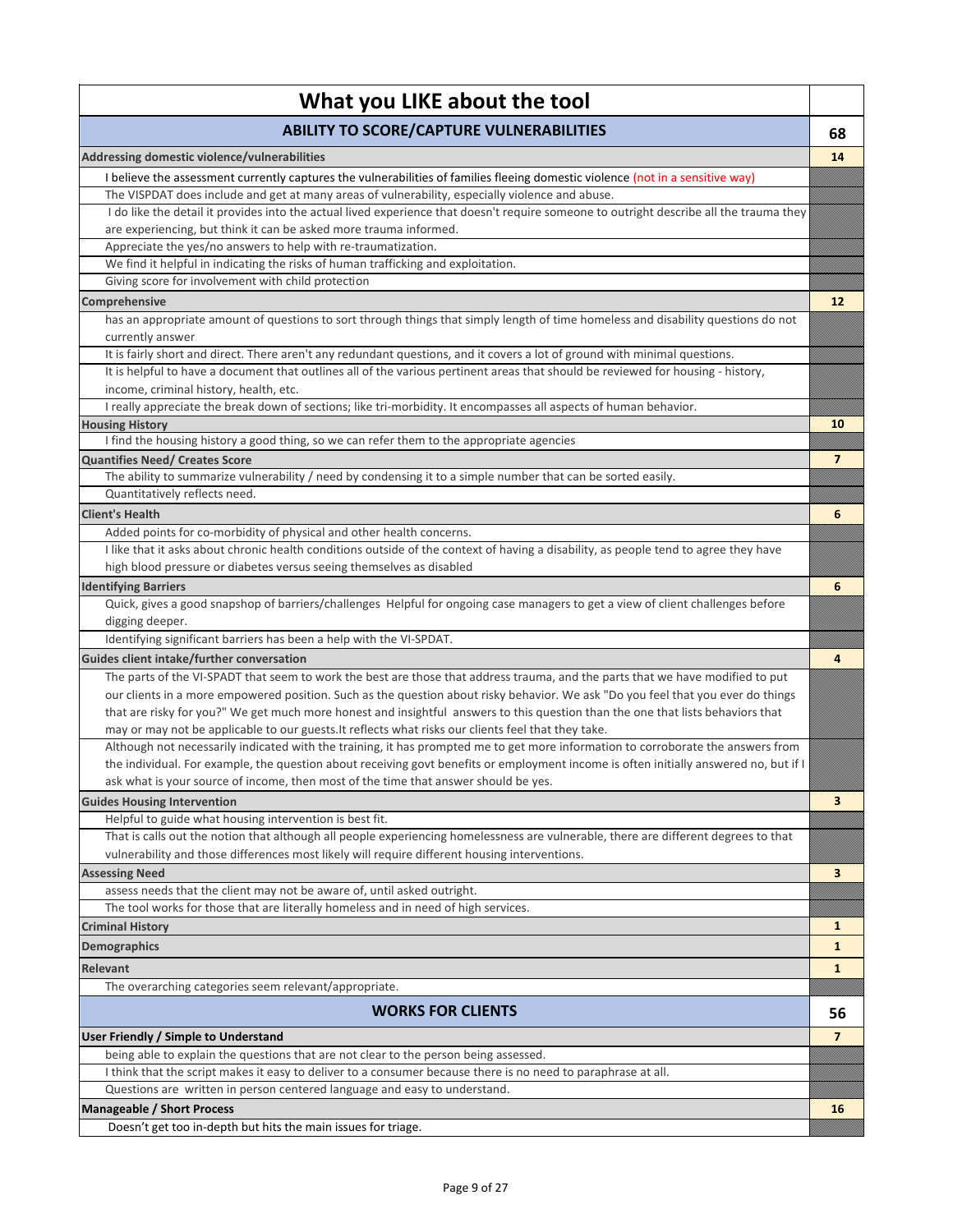| As a worker who obtains clients from the prioritization process, I feel the VI-SPDAT is the fastest way to get individuals and families |                |
|-----------------------------------------------------------------------------------------------------------------------------------------|----------------|
| assessed and onto case loads to get out of homelessness.                                                                                |                |
| Clients like that it is a quick assessment.                                                                                             |                |
| <b>Objective Tool</b>                                                                                                                   | 7              |
| Objective scoring based on consumer response.                                                                                           |                |
| It's objective and trauma informed.                                                                                                     |                |
| It is based on assessing key vulnerabilities versus making decisions based on emotions and personal biases.                             |                |
| <b>Guides Client Intake / Further Conversation</b>                                                                                      | 5              |
| The VI starts the conversation.                                                                                                         |                |
| If conducted right it can lead to a robust discussion about a persons current situation and services they may need.                     |                |
| Provides a base for developing more in depth conversations with the participant                                                         |                |
| <b>Outcomes</b>                                                                                                                         | 4              |
| People are getting housed quicker.                                                                                                      |                |
| More American Indians have accessed mainstream housing programs for homeless.                                                           |                |
| Youth are getting housed                                                                                                                |                |
| Overall I think the tool has helped house those that were denied before because agencies felt the client was too difficult.             |                |
| <b>Known Requirement / Process</b>                                                                                                      | 3              |
| People understanding that it is a requirement for us to complete the assessment, but not always understanding the process after         |                |
| explanation. Have had a fairly good turn out for people that make it to their scheduled appointment for the assessment if staff are     |                |
| not able to do it at the time of first contact.                                                                                         |                |
| It is a known assessment, clients understand that it needs to be completed.                                                             |                |
| Clients understand that "score" translates to a category of housing assistance.                                                         |                |
| <b>Builds Rapport</b>                                                                                                                   | 3              |
| Spending more time exploring a clients experiences and building repore. Also comparing their answers to our triage form.                |                |
| <b>No Negative Feedback from Clients</b>                                                                                                | $\overline{2}$ |
| I have heard that some providers think the language is problematic; however I have administered with 100+ people and have never         |                |
| had negative responses to the wording.                                                                                                  |                |
| Prioritizes those with highest needs                                                                                                    | $\overline{2}$ |
| the scoring has really helped in assisting the community members experiencing homeless with high barriers into housing.                 |                |
| Yes / No Responses                                                                                                                      | $\overline{2}$ |
| most questions are yes or no answers which is efficient and less traumatizing.                                                          |                |
| I ALSO like that there is very little opportunity to elaborate on answers (yes/no/refused or a specific number) as that makes people    |                |
| feel more at ease as they understand that they are not being judged.                                                                    |                |
| <b>Assessing Need</b>                                                                                                                   | $\overline{2}$ |
| It is a tool to work with clients where they are and get a basic idea where they are.                                                   |                |
|                                                                                                                                         | $\overline{2}$ |
| <b>Consistency in Script</b>                                                                                                            |                |
| I don't read the script word for word, but I personally say it the same way each time, so there is consistency among the clients who    |                |
| are assessed by the same person.                                                                                                        |                |
| Consistent language for everyone to use.                                                                                                |                |
| <b>HMIS / Shared Database</b>                                                                                                           | $\mathbf{1}$   |
| Having everything on a data base that more then one non profit company can look at with out having the client repeat their story        |                |
| over and over.                                                                                                                          |                |
| <b>ACCURACY OF SCORE / ACCURATE REFERRALS</b>                                                                                           | 34             |
|                                                                                                                                         |                |
| <b>Guide Housing Intervention</b>                                                                                                       | 10             |
| When there is someone who is willing to do a VISPIDAT sometimes the questions reveal things very relevant to their care and the         |                |
| direction that their housing might take. I have been impressed with the volume of referrals into housing programs that this has         |                |
| resulted in. Although I'm not sure how we were doing before that.                                                                       |                |
| All elements have been helpful to help identify what housing intervention is best for the household.                                    |                |
| In theory, it is good to have a tool that can screen for programs. It helps me identify questions to ask if the client wants service    |                |
| referrals after.                                                                                                                        |                |
| <b>Quantified Need / Creates Score</b>                                                                                                  | 8              |
| Actually like that there's a number I think that's helpful and prioritizing people. I did like it when they added the tool onto it      |                |
| because that really helped us better connect people to appropriate housing.                                                             |                |
| The scoring. The clients being able to get points on high risk factors to get housing.                                                  |                |
| I find the score itself is most helpful when making decisions on referral's and using a tie breaker system.                             |                |
| <b>Assessing Need</b>                                                                                                                   | 8              |
| It captures many of the most important challenges experienced by those going through homelessness.                                      |                |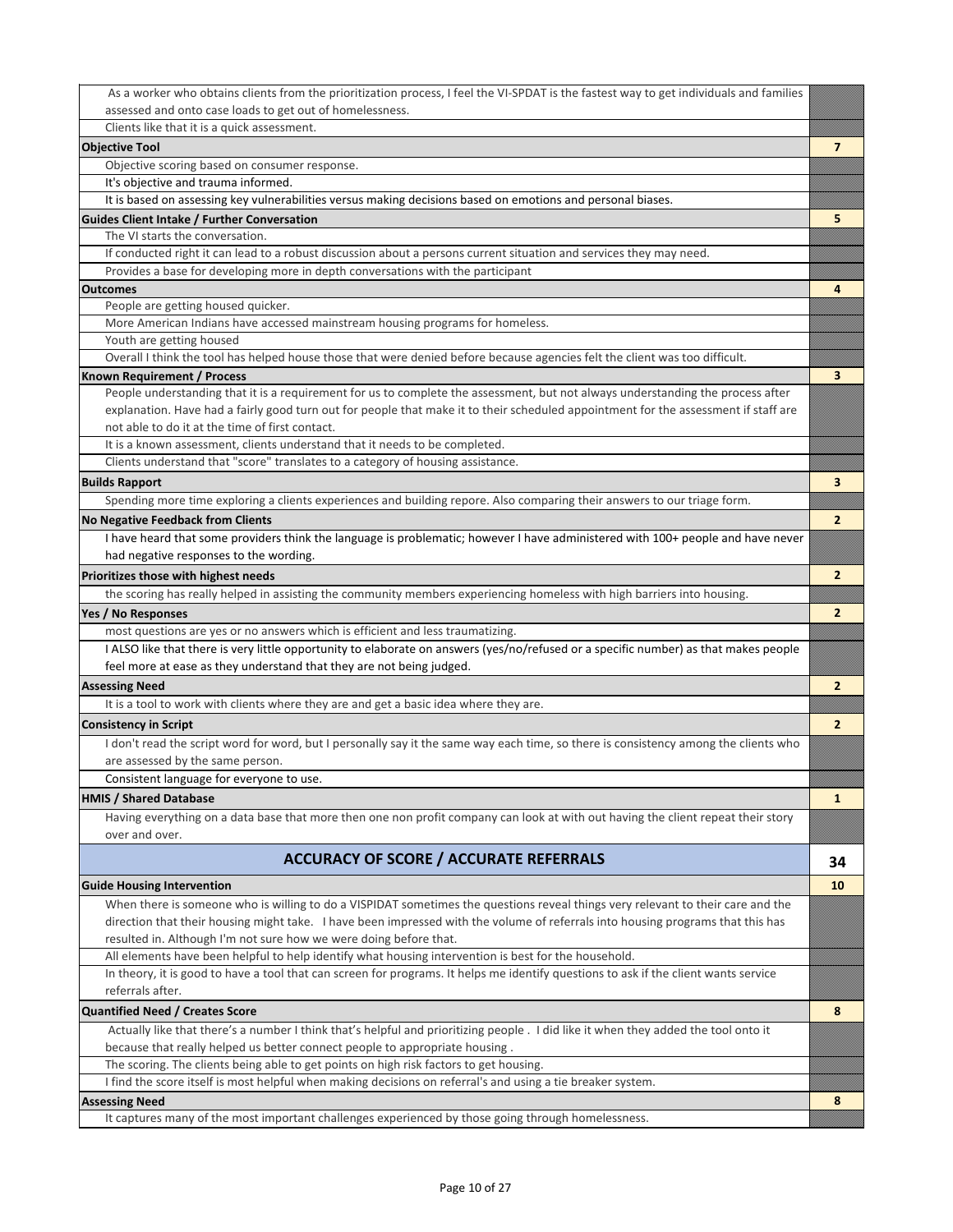| The current tool creates a starting point to identify the needs and gaps in our current housing options (i.e. lack of vacancies in                                                   |                |
|--------------------------------------------------------------------------------------------------------------------------------------------------------------------------------------|----------------|
| middle-range programs)                                                                                                                                                               |                |
| In the family system, it does generally do an effective job of categorizing people based on vulnerability. I understand from my staff                                                |                |
| that for the most part the people are in the right categories                                                                                                                        |                |
| <b>Objective Tool</b>                                                                                                                                                                | 3              |
| Objective empirical tool that can compare "apples to apples" when assessing people.                                                                                                  |                |
| It is a uniform tool that is based on assessing key vulnerabilities versus making decisions based on emotions and personal biases. I                                                 |                |
| realize some providers are uncomfortable asking some of the questions, but the questions asked apply to realities persons who are                                                    |                |
| homeless and help us understand a persons true vulnerability. I appreciate a tool that can remove the interviewee's need to                                                          |                |
| convince the agency that they are deserving of help. I have seen too many individuals who misrepresented their situation - either                                                    |                |
| exaggerating their need because they were very articulate or assertive or under emphasizing their need because they were proud,                                                      |                |
| embarrassed or unable to express themselves. I have also seen providers dislike the tool because they felt their client should have                                                  |                |
| scored higher or lower based on                                                                                                                                                      |                |
| <b>Housing History</b>                                                                                                                                                               | 1              |
| I also like being able to see how many times directly someone has been homeless on the SPDAT.                                                                                        |                |
| <b>Accurate</b>                                                                                                                                                                      | $\overline{2}$ |
| The data gathering and assessing their housing needs is usually pretty accurate.                                                                                                     |                |
| calculation tool helps ensure accurate scoring                                                                                                                                       |                |
| <b>Amending Score</b>                                                                                                                                                                | 1              |
| I think it makes sense to have the ability for the assessor to amend or suggest a higher score based on their relationship with the                                                  |                |
| client. A client often knows their situation better than anyone else, but they are not going to be able to make the objective                                                        |                |
| judgments about themselves that an assessor could.                                                                                                                                   |                |
| <b>Reliable</b>                                                                                                                                                                      | 1              |
| <b>EASE OF USE</b>                                                                                                                                                                   | 25             |
|                                                                                                                                                                                      |                |
| <b>In HMIS</b>                                                                                                                                                                       | 12             |
| Readily available in HMIS<br>I like that I can see notes about clients from other assessors                                                                                          |                |
| I like that I am notified when a client is referred to a housing provider                                                                                                            |                |
| It's helpful to be able to go into service point and see housing history to better identify if they are eligible.                                                                    |                |
| <b>Easy to Use</b>                                                                                                                                                                   | 6              |
| There was definitely a convenience in using a tool already established, training available and in HMIS.                                                                              |                |
| As you use it more the more it becomes easier to use. I have become more comfortable using and applying past experiences to get                                                      |                |
| the most out of a client.                                                                                                                                                            |                |
| <b>Accessible</b>                                                                                                                                                                    | 2              |
| <b>Easy Format</b>                                                                                                                                                                   | $\mathbf{2}$   |
| <b>Low Cost</b>                                                                                                                                                                      | 1              |
| low Cost to client                                                                                                                                                                   |                |
| <b>Org Code Support</b>                                                                                                                                                              | 1              |
| There is additional information on the org code website to better understand the tool and its elements                                                                               |                |
| <b>Assesses the Current Situation</b>                                                                                                                                                | 1              |
| it is so just "where are you now?"                                                                                                                                                   |                |
| <b>NON-VISPDAT COMMENTS (POSITIVE)</b>                                                                                                                                               | 36             |
|                                                                                                                                                                                      | 15             |
| <b>Use of Common Tool</b>                                                                                                                                                            |                |
| Universality - funders can compare need across regions, and compare populations served across providers.<br>Using a standardized tool has provided for consistency and equal access. |                |
| It is the same across the state.                                                                                                                                                     |                |
| Everyone is getting assessed at the same baseline                                                                                                                                    |                |
| It doesn't matter if its a good tool or not, but the fact is that since we have been asking every person who has been assessed since                                                 |                |
| the inception of CES across many COC's we have at least the commonality of what/how we are assessing people.                                                                         |                |
| Centralized, Consistent, & Transparent                                                                                                                                               | $\overline{7}$ |
| As an assessor that has been involved in the launch of the VI-SPDAT in Hennepin county I have appreciated a streamlined process.                                                     |                |
| has the same format in each coc                                                                                                                                                      |                |
| having a system, that is transparent that therefore creates more transparency in programs.                                                                                           |                |
| There is a single, somewhat clear, point of entry into housing.                                                                                                                      |                |
| <b>CES Supplemental Assessment</b>                                                                                                                                                   | 6              |
| I think the supplemental questions are really what helps the client's situation be realized.                                                                                         |                |
| The supplemental questionnaire is useful in providing housing providers information about the person's real experiences.                                                             |                |
| <b>Usefuly Tool that Helps Make Decisions</b>                                                                                                                                        | $\mathbf{2}$   |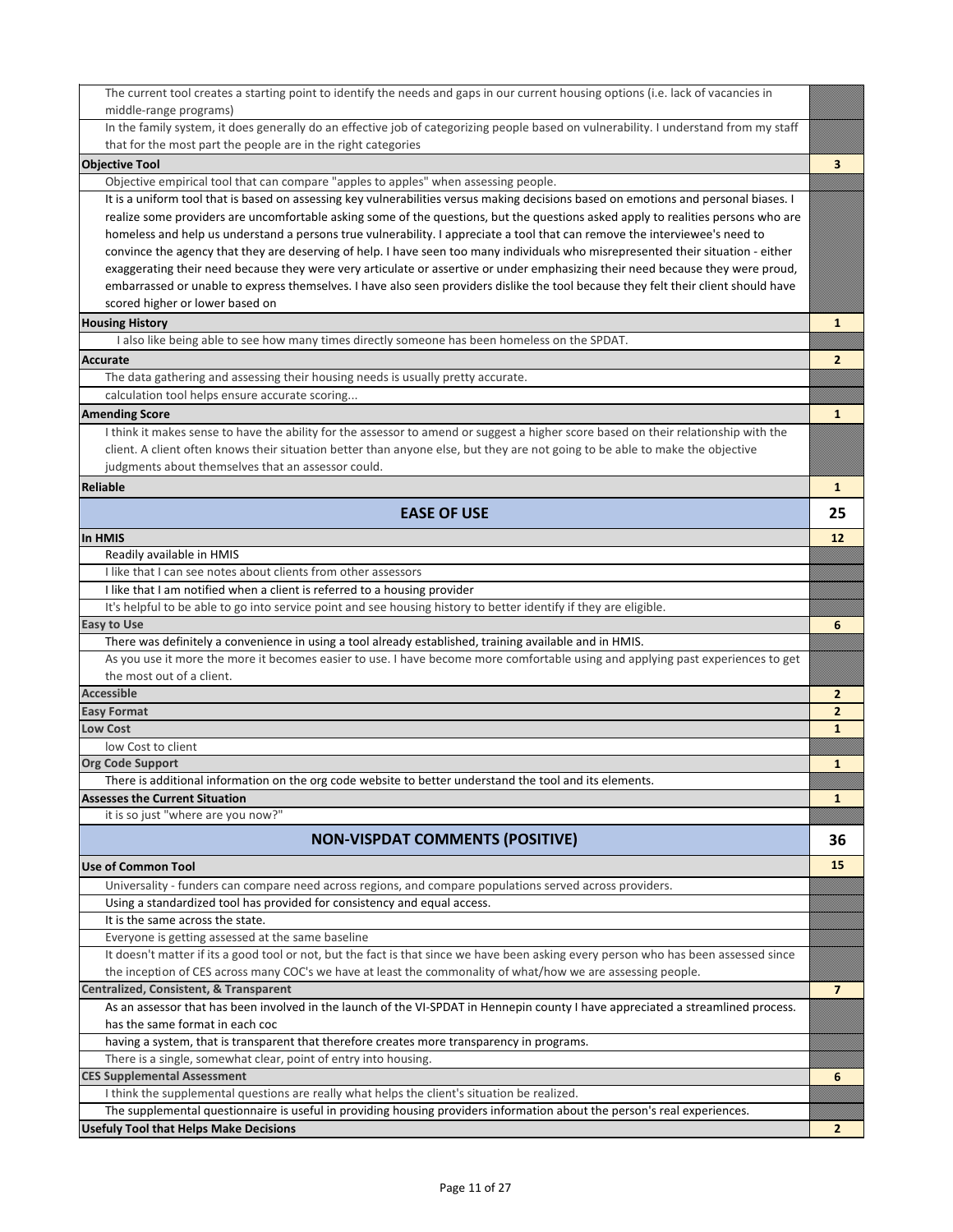| I like that it removes me as a provider from being the gate-keeper of who gets housed and who doesn't. It is far too difficult to be   |                |
|----------------------------------------------------------------------------------------------------------------------------------------|----------------|
| working a case load and managing housing options and trying to decide who I should refer to a placement and who has to continue        |                |
| waiting. I also don't have to worry that someone was not housed because I didn't have enough time to search for housing options        |                |
| for them.                                                                                                                              |                |
| <b>Functions in HMIS</b>                                                                                                               | 3              |
| Being able to locate the client via contact information and or outreach worker.                                                        |                |
| having readily available info to explain questions further if needed.                                                                  |                |
| <b>CES receipt</b>                                                                                                                     | 2              |
| Prioritization                                                                                                                         | 1              |
| Rapid placement of clients that appear to be the most vulnerable and in need of housing.                                               |                |
| <b>EVERYTHING</b>                                                                                                                      | 4              |
| Everything. The tool is easy to follow, and helps us best figure out how to assist our clientele.                                      |                |
| It is essential to our coordinated entry for services, and it has been instrumental in bringing about positive change in the Fargo-    |                |
| Moorhead area.                                                                                                                         |                |
| it is efficient, it is well researched, it is effective, it is standardized, and it is equitable.                                      |                |
| THE TOOL IS VALIDATED                                                                                                                  | 2              |
| It is validated by research.                                                                                                           |                |
| <b>NEGATIVE COMMENTS</b>                                                                                                               | 27             |
| <b>Inaccuracy</b>                                                                                                                      | 11             |
| Category of Socialization sucks.                                                                                                       |                |
| The wording in Wellness needs to be redone.                                                                                            |                |
| Under Family assessment Questions 35,36, 39,40,41are so confusing, they are worthless.                                                 |                |
| Other than giving us a number to put on a list, I am not sure much of it was helpful                                                   |                |
| It doesn't seem helpful. Clients that should be placed in SH are not due to a lack of SH. What is the point of an assessment if you're |                |
| not placed in the type of housing that you need.                                                                                       |                |
| <b>Nothing</b>                                                                                                                         | $\overline{7}$ |
| none. this process is hard to work with. It's confusing and frustrating for everyone involved. It's a huge burden and waste of staff   |                |
| time. It's taking much longer to serve our local homeless population than every before.                                                |                |
| Only Works if Relationship Developed                                                                                                   | 3              |
| VI-SPDAT and supplemental questionnaire can be very useful, but generally only when the assessor and client have been                  |                |
| effectively engaged over a period of time before the assessment is completed.                                                          |                |
| I basically do them off of observation rather than in person (rule breaker I know) but it doesn't really work well in a one on one     |                |
|                                                                                                                                        |                |
| meeting.<br><b>Agency Commitment</b>                                                                                                   |                |
| this just adds more time to my process when I am working with a homeless individual.                                                   | $\mathbf{2}$   |
| <b>Categorizing People</b>                                                                                                             | $\mathbf{2}$   |
| Providers like putting complicated humans into discrete boxes.                                                                         |                |
| <b>Problematic Questions</b>                                                                                                           | $\mathbf{2}$   |
| Questions that do not mention a time frame, but which follow questions with time frames are then often confusing for some              |                |
| clients.                                                                                                                               |                |
| A lot of the questions are extremely vague and there needs to be more explanation of what the client's life experiences are.           |                |
|                                                                                                                                        |                |
| <b>OTHER</b>                                                                                                                           | 3              |
| Using a tool that was already created and marketed as "statistically valid" made it an easy sell to communities.                       |                |
| Questions referring to the last six months help to give a picture of where a client is now.                                            |                |
| maybe just more informed assessments and screenings                                                                                    |                |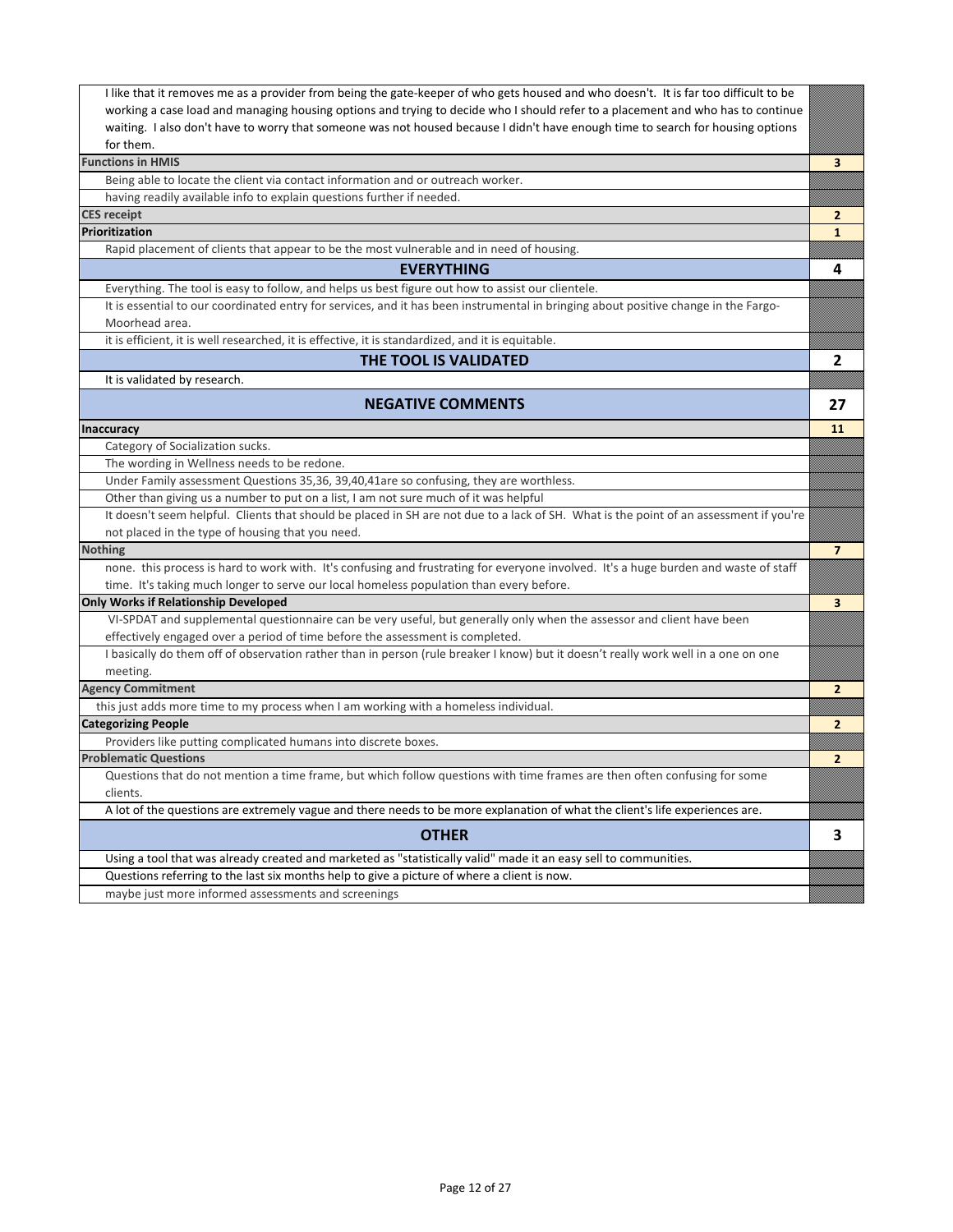| What you DON'T LIKE about the tool                                                                                                                                                                                                                                       |     |
|--------------------------------------------------------------------------------------------------------------------------------------------------------------------------------------------------------------------------------------------------------------------------|-----|
| <b>INACCURACY OF SCORE / REFERRALS</b>                                                                                                                                                                                                                                   | 110 |
| Not able to capture real vulnurability or match well toward future housing success                                                                                                                                                                                       | 52  |
| People try to "guess" how to answer the questions to get the best score (leading to both overstating and understating<br>vulnerabilities).                                                                                                                               |     |
| it gives inaccurate assessments so that often people referred to RRH are not ready for RRH. There is an obvious lack of quality                                                                                                                                          |     |
| control and accuracy in the use of the tool for single adults                                                                                                                                                                                                            |     |
| The score is really not useful at times. For example a household could score for a permanent support housing program without                                                                                                                                             |     |
| being disabled. However, almost all PSH programs require a disability. There are many people who score for one program who<br>would really do just as well in another. I really don't think the questions get at the level of support (both social and financial) that a |     |
| household needs.                                                                                                                                                                                                                                                         |     |
| A lot of room for scores that are inaccuratly low, due to clients not disclosing all barriers at initial meeting                                                                                                                                                         |     |
| I am not an assessor, but one area that has come to light is that it doesn't capture needs of people who are not engaging in crisis<br>services                                                                                                                          |     |
| The assessment process doesn't fully indicate the best housing model choice for the applicant. Too many denials based on mis-<br>match of what the client needs and what the housing can offer.                                                                          |     |
| In general, it tracks vulnerability but doesn't actually help sort out the best housing intervention                                                                                                                                                                     |     |
| In my experience i think that numbers that clients have got is not a great indicater of the services they will need to be sucessful<br>once they move into more long term housing.                                                                                       |     |
| Reliance on self-report as the only way to gather data on a person's vulbnerability.                                                                                                                                                                                     |     |
| Assessments done with assessors who don't have a relationship with the person and/or don't engage with the person. Blindly<br>using scores only for eligibility.                                                                                                         |     |
| It also fails to identify a LOT of the areas in which an individual may be considered vulnerable. Families score higher than<br>individuals.                                                                                                                             |     |
| People fixate on their score, as do assessors, despite that not being the determining factor in most cases. Potentially retraumatizes.                                                                                                                                   |     |
| the scoring is skewed to qualify people for available housing types in the area, not the type of service intensity they need to be<br>stable                                                                                                                             |     |
| No validation or reliability information has been provided,                                                                                                                                                                                                              |     |
| I don't believe it is reasonable to rely on a 15 question assessment to determine what type of intervention someone receives. I think<br>the VI-SPDAT has too much influence in the coordinated entry process                                                            |     |
| Gaining correct answers without having a rapport with individuals can be challenging to get correct scores. I feel as though                                                                                                                                             |     |
| questions that are asked are not necessarily relevant to majority of individuals. It does not give the true picture of their situation.                                                                                                                                  |     |
| Asking questions like how many years, and what years, and how many times they slept outside, or couch hopping individually                                                                                                                                               |     |
| It prioritizes clients who are willing to disclose information, not necessarily those who are most vulnerable                                                                                                                                                            |     |
| Many of the questions seemed geared toward high needed urban chronic homeless. Most of the people assessed here in rural MN<br>answer no to most of the questions. In rural MN are usually doubled-up short term situational homeless.                                   |     |
| The VI-SPDAT tool as a whole I feel is not a good way to assess the level of crisis that a homeless person is in. Putting a number to                                                                                                                                    |     |
| them does not holistically show their entire story.                                                                                                                                                                                                                      |     |
| Not accurate - due to dishonesty or lack of trust or embarrassment                                                                                                                                                                                                       | 29  |
| clients not answering questions because of shame, or embarrassment causing scores to be lower                                                                                                                                                                            |     |
| Part of the issue now is that people know how to answer things. They know enough people that have been housed and have heard<br>how things need to be answered.                                                                                                          |     |
| Many clients have learned that sharing info about drug use, risky behavior, etc, not only doesn't get them help, but it usually works                                                                                                                                    |     |
| against them (kicked out of shelter for admitting to drug use, children taken away by child protection, etc.)<br>Lack of trust. Because the tool was never validated locally and with our sub-populations, it was never trusted. Our local                               |     |
| communities never agreed to the qualities the SPDAT deemed most vulnerable.<br>In reviewing files around the state which included VI-SPDATs, its clear that many, many people are not transparent in their medical                                                       |     |
| or mental health disabilities and vulnerability even when there is clear evidence in the file of such barriers. Its difficult to say exactly                                                                                                                             |     |
| why that is, but in rural areas a lack of comfort with being "assessed" in order to get help, identify themselves as "vulnerable" and                                                                                                                                    |     |
| reluctance to share or admit problems of a personal nature.                                                                                                                                                                                                              |     |
| The questions are subjective and you get a score based off of how you answer those questions. Some people may not tell the entire                                                                                                                                        |     |
| truth about their situation as they may be embarrassed. So again they are going to score lower when in reality their crisis they are                                                                                                                                     |     |
| in is very significant. How can we as providers only look at a number that is placed to a person and determine if they are worthy of                                                                                                                                     |     |
| our assistance. I feel this tool is a waste of everyone's time. I also do not like that some who does not work within the organization                                                                                                                                   |     |
| that I work in is telling me who I can and cannot house.                                                                                                                                                                                                                 |     |
| There have been times where I feel that the client is too embarrassed to answer truthfully.                                                                                                                                                                              |     |
| When asking about mental health, it asks if the client has been evicted because of their mental health. I feel that this is misleading                                                                                                                                   |     |
| and hard for some to determine. It would be more effective if they are asked if they have a mental disability                                                                                                                                                            |     |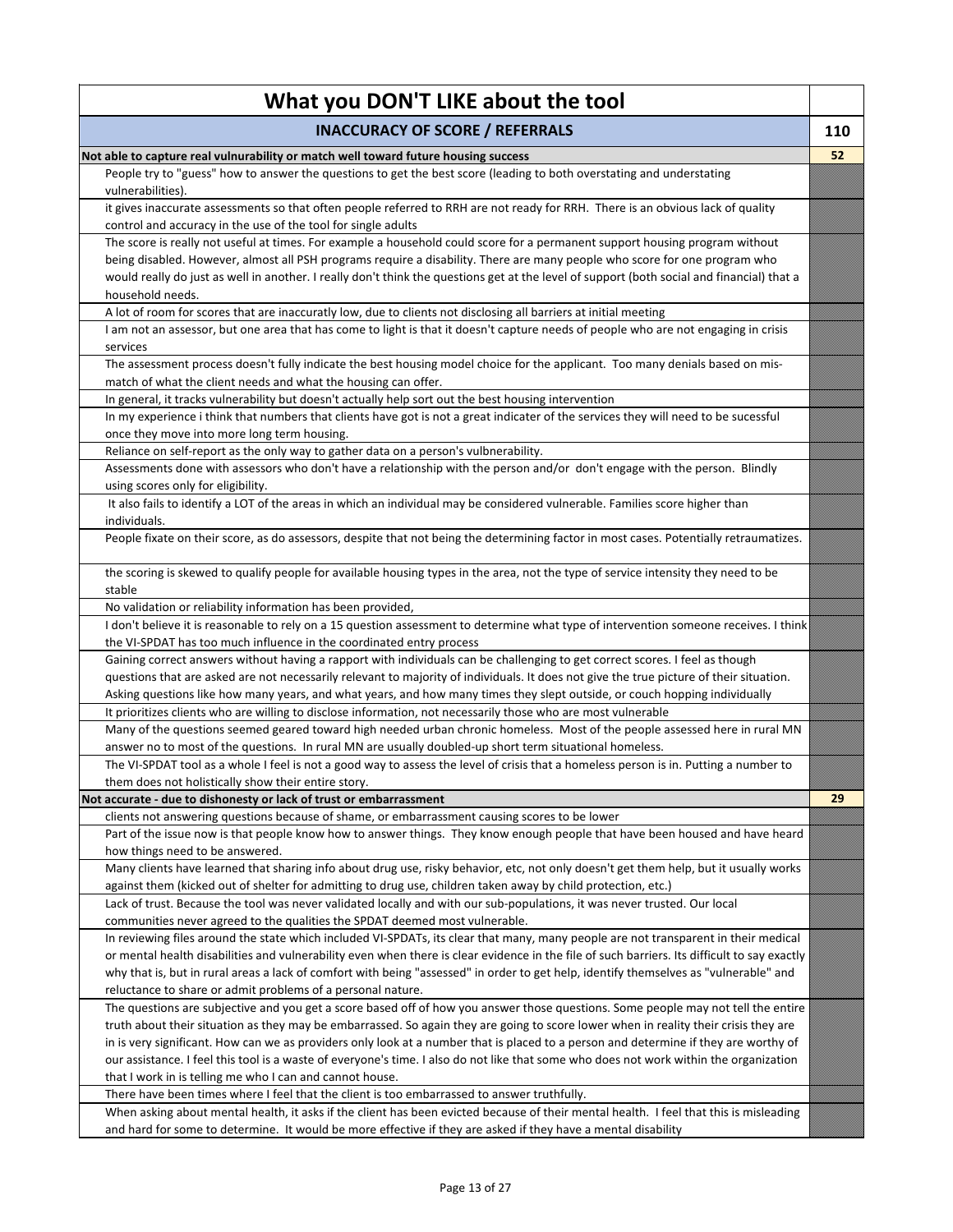| Not accurate - due to confusion or misunderstanding                                                                                                                                                  | 6  |
|------------------------------------------------------------------------------------------------------------------------------------------------------------------------------------------------------|----|
| Questions aren't always clear, no elaboration is allowed per the training, people being assessed don't tell the truth because they                                                                   |    |
| don't understand why they are being asked, it's a difficult assessment to complete for some folks especially without a promise of                                                                    |    |
| anything happening post-assessment                                                                                                                                                                   |    |
| The tool is based on self-report without any coaching or clarification by assessors. Assessees answer questions based on their                                                                       |    |
| (possibly incorrect) understanding of the question, inability to remember past or current events, and/or have a different                                                                            |    |
| understanding of reality than the assessor (e.g. assessee doesn't not believe they have symptoms of a mental illness).                                                                               |    |
| Determining episodes of homelessness is confusing, need a clearer written definition. I have been advised to define them in                                                                          |    |
| different formats.                                                                                                                                                                                   |    |
| Inaccuracy with particular questions                                                                                                                                                                 | 10 |
| The "risks" section should include risks that have happened in the past year instead of the past 6 months because many clients have                                                                  |    |
| been homeless for longer than 6 months                                                                                                                                                               |    |
| Some populations use emergency room as primary Dr. so use does not necessarily indicate higher need                                                                                                  |    |
| Unclear if clinical complexity/medical illness is adequately captured - persons with high risk of permanent disability or death do not                                                               |    |
| always score high                                                                                                                                                                                    |    |
| Similar to jail time- people ask if they should enter 16 different times in jail in the year vs 1 crime that created a single sentence for                                                           |    |
| 1 year. It would seem a higher vulnerability if in jail 16 times over the year.                                                                                                                      |    |
| Youth families using family version get points for Child Protection involvement but not for being under 18 years old. Using Youth                                                                    |    |
| version they can get the opposite. Not possible to get both vulnerabilities using one tool.                                                                                                          |    |
| Police contact should not include speeding ticket/driving violation tickets.                                                                                                                         |    |
| Homeless length and style- no differentiation between one solid year homeless/outside vs. 3-4 episodes of couch hopping or                                                                           |    |
| homelessness that could be shorter.                                                                                                                                                                  |    |
| HIV status question is misleading.<br><b>Inaccuracy of Score</b>                                                                                                                                     | 5  |
| One VI-SPDAT score indicated household needed supportive housing/services when household did not present to need support                                                                             |    |
| once moved in. Household scored high due to the death of a child which is traumatic but does not necessarily mean they need                                                                          |    |
| support services.                                                                                                                                                                                    |    |
| The scoring can be very misleading. We have people living on the streets who do not have a high score. We are not able to help                                                                       |    |
| them because they do not have the right number. They are very much in crisis. We are not allowed to have a waiting listso                                                                            |    |
| how are they served?                                                                                                                                                                                 |    |
| When a person scores lower in each section for instance they score a 9, they sit on the list for a very long time with no-one                                                                        |    |
| pulling I believe our community needs some resources (more case managers) that will help folks who score in lower psh, making                                                                        |    |
| them in-eligible for mainstream programs without case management, able to find help.                                                                                                                 |    |
| Not accurate - due to inconsistency or mistake                                                                                                                                                       | 8  |
| The main thing for me is that there are too many ways for an assessor to make a small mistake and have it result in the client being                                                                 |    |
| lost off the priority list. This is multiplied by the difficulty for your average assessor to actually see if their client is on the list or not. I                                                  |    |
| suppose this mainly has to do with the process of the CES referral and supplemental info etc than the assessment itself. When it                                                                     |    |
| comes to the assessment itself, I don't think it necessarily captures a person's vulnerability consistently. Or rather I think it captures                                                           |    |
| a certain set of vulnerabilities. Other times I have feared that clients have "seen through it" to over-report their problems in a odd                                                               |    |
| sort of competition for points to get a referral faster. (I should say that in general most people have tended towards being pretty                                                                  |    |
| honest).                                                                                                                                                                                             |    |
| We often heard that after staff got to know someone, there was information they learned that was not reflected on the assessment                                                                     |    |
| tool.                                                                                                                                                                                                |    |
| I have found that if I rescore someone once I have an established rapport with them, the answers, and thus the scoring changes.                                                                      |    |
| <b>WORDING OF QUESTIONS</b>                                                                                                                                                                          | 68 |
|                                                                                                                                                                                                      |    |
| <b>Sensitivity of Questions (lack thereof)</b>                                                                                                                                                       | 28 |
| The whole thing is pretty traumatizing for both the assessor and the family walking through it.                                                                                                      |    |
| The tool is extremely invasive without always being clear as to why the data is needed. The questions themselves are often                                                                           |    |
| traumatic and expecting someone to disclose such personal information to a complete stranger is somethings we wouldn't want to                                                                       |    |
| do ourselves, so why are we asking others to do that? The questions are also deficit-based and not strength-based.<br>Some of the language can be interpreted as harsh and not culturally sensitive. |    |
|                                                                                                                                                                                                      |    |
| The way some questions are worded has triggered youth. Specially around "stripping, prostitution".<br>Some of the wording doesnt fit our geographical area like Drunk Tank.                          |    |
| The questions have always struck me as "shaming" and not trauma informed.                                                                                                                            |    |
| Some of the language the clients are taken back by. How things are worded and how the client doesn't believe people do some of                                                                       |    |
| the things on the VI.                                                                                                                                                                                |    |
| The reason is not work for us is because it doesn't work for our tribal partner. We need to be culturally sensitive so our tribal                                                                    |    |
| partner continues to be involved in the CE                                                                                                                                                           |    |
| <b>Not Strength Based</b>                                                                                                                                                                            | 11 |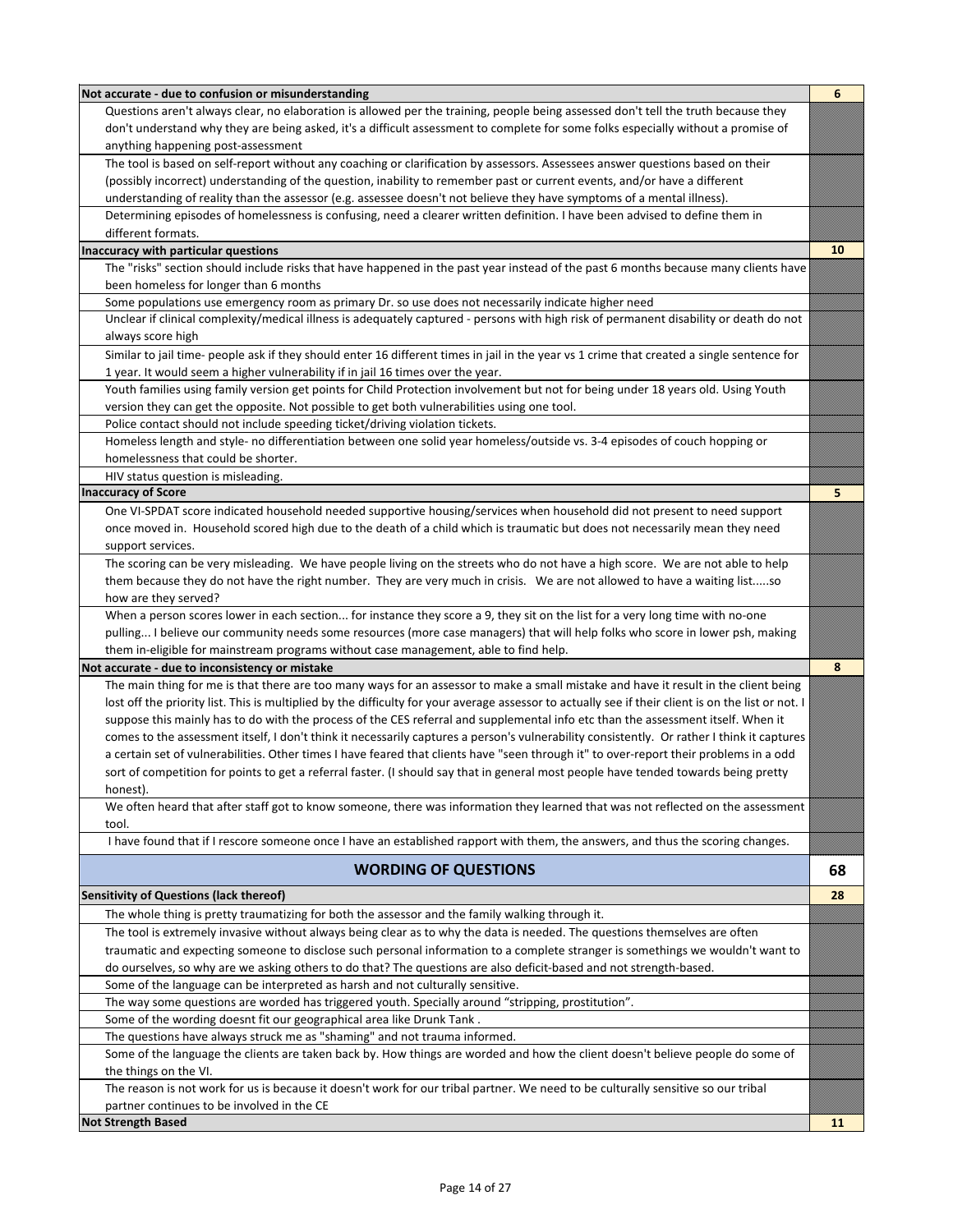| Too skewed towards PSH NOT very strengths-based at all.                                                                                                                                                              |    |
|----------------------------------------------------------------------------------------------------------------------------------------------------------------------------------------------------------------------|----|
| Please see answers to question 3. Key is that it is not person-centered, strength-based, nor trauma informed. In fact, it is the                                                                                     |    |
| opposite. It digs into highly personal information that can be gathered in other manners. It comes from a place of dominant culture                                                                                  |    |
| The tool is not strengths based. People naturally want to put themselves in the best light possible, and the tool is measuring their                                                                                 |    |
| vulnerabilities. People don't understand this, and end up scoring very low in order to try to make themselves look good for housing                                                                                  |    |
| (like for a job interview)                                                                                                                                                                                           |    |
| <b>Confusing Language</b>                                                                                                                                                                                            | 17 |
| Questions are vague and don't provide the needed information to secure appropriate housing                                                                                                                           |    |
| Questions don't make sense and often need to be explained                                                                                                                                                            |    |
| We need to come out and just ask about HIV-I have had to explain that numerous times to people.                                                                                                                      |    |
| The questions are confusing to youth, i.e, HIV and preference questions.                                                                                                                                             |    |
| Questions tend to be more round-about or confusing for individuals, would help if questions were more specific.                                                                                                      |    |
| General comments about wording of questions                                                                                                                                                                          | 12 |
| Terminology                                                                                                                                                                                                          |    |
| some quirky questions, like the Q about living in housing for HIV/AIDS. Can this be worded differently? Also it's frustrating not to be                                                                              |    |
| able to explain things better, when we are supposed to just stick to the questions. This mostly comes up when I know more history                                                                                    |    |
| about the client - sometimes I am their case manager and am doing their VISPDAT, and I know that the client is struggling with                                                                                       |    |
| certain issues but they answer no to a question that I really think should be a yes, based on what I know about their history. I                                                                                     |    |
| struggle with how much it's okay for me to guide them to a different answer, or how much to explore it further with them, versus                                                                                     |    |
| just letting it go b/c they have the right to answer how they want. It's just a little clumsy sometimes                                                                                                              |    |
| Questions are indirect. for example, just ask if someone is HIV+ or has AIDS instead of if you would be interested in that kind of                                                                                   |    |
| housing. Especially since people aren't eligible for that kind of housing without being HIV+ or with a dx of AIDS.                                                                                                   |    |
| Questions about if they are able to take care of bathing/basic needs, question about using marijuana age 12 or under.                                                                                                |    |
| <b>SCORING FUNCTION</b>                                                                                                                                                                                              | 19 |
| <b>Question Flow/Implementation</b>                                                                                                                                                                                  | 8  |
|                                                                                                                                                                                                                      |    |
| It takes too long to complete (for the value).                                                                                                                                                                       |    |
| CE systems have had to develop additional processes to ensure that high-need, high-barrier individuals who receive low scores can<br>have their scores amended and/or be referred without completing the assessment. |    |
| Risk area needs four checked to score one                                                                                                                                                                            |    |
| Colloquial language is off-putting and distracting. Intensely personal detailed questions seem over-the-top. For example, if you have                                                                                |    |
| already responded in a way that would give you a point for that section, it really isn't even necessary to ask the remaining the                                                                                     |    |
| questions - additional yeses aren't going to give you more points, just make you disclose more.                                                                                                                      |    |
| Scores not telling eligibility                                                                                                                                                                                       | 4  |
| I've noticed some people scoring for PSH, but do not actually meet the LTH definition when we contact them, so then having to                                                                                        |    |
| explain to them the differences.                                                                                                                                                                                     |    |
| We have multiple funders and thus have additional qualifications that people need to me for program eligibility.                                                                                                     |    |
| People who are scored into Rapid Re Housing but don't actually qualify for RRH (due to income)                                                                                                                       |    |
| Format -Unable to update/change                                                                                                                                                                                      | 4  |
| with the rules that govern how to use it, assessors do not have the ability to change it to adapt it to the client, making it inaccurate                                                                             |    |
|                                                                                                                                                                                                                      |    |
| It is inflexible and has different versions by population (TAY, Singles, families)                                                                                                                                   |    |
| Fail to consider geographic unfitness--Urban centric                                                                                                                                                                 | 3  |
| It doesn't always consider situations that are unique to rural areas.                                                                                                                                                |    |
| it is geared toward bigger cities and we are a small town                                                                                                                                                            |    |
| LENGTH OF QUESTIONS & TOOL                                                                                                                                                                                           | 13 |
| Some of the questions are either too long, too wordy, or include too many questions under the same initial question (ex: In the past                                                                                 |    |
| 6 months, how many times have you) and it can become confusing for those we administer the test to.                                                                                                                  |    |
| The question regarding HIV is too vague and people say yes because they are willing to live anywhere because that is how it is                                                                                       |    |
| stated.                                                                                                                                                                                                              |    |
| The final question is way too long and weird.                                                                                                                                                                        |    |
| Some of the questions are so long that clients are not able to answer or understand. I am repeating and interpreting a lot of                                                                                        |    |
| questions.                                                                                                                                                                                                           |    |
| <b>OPPOSED TO CONCEPT OF SCORING</b>                                                                                                                                                                                 | 6  |
|                                                                                                                                                                                                                      |    |
|                                                                                                                                                                                                                      |    |
| Enrolling in programs based solely on score. Enrolling households into PSH program with highest scores is very difficult to fill all<br>spots.                                                                       |    |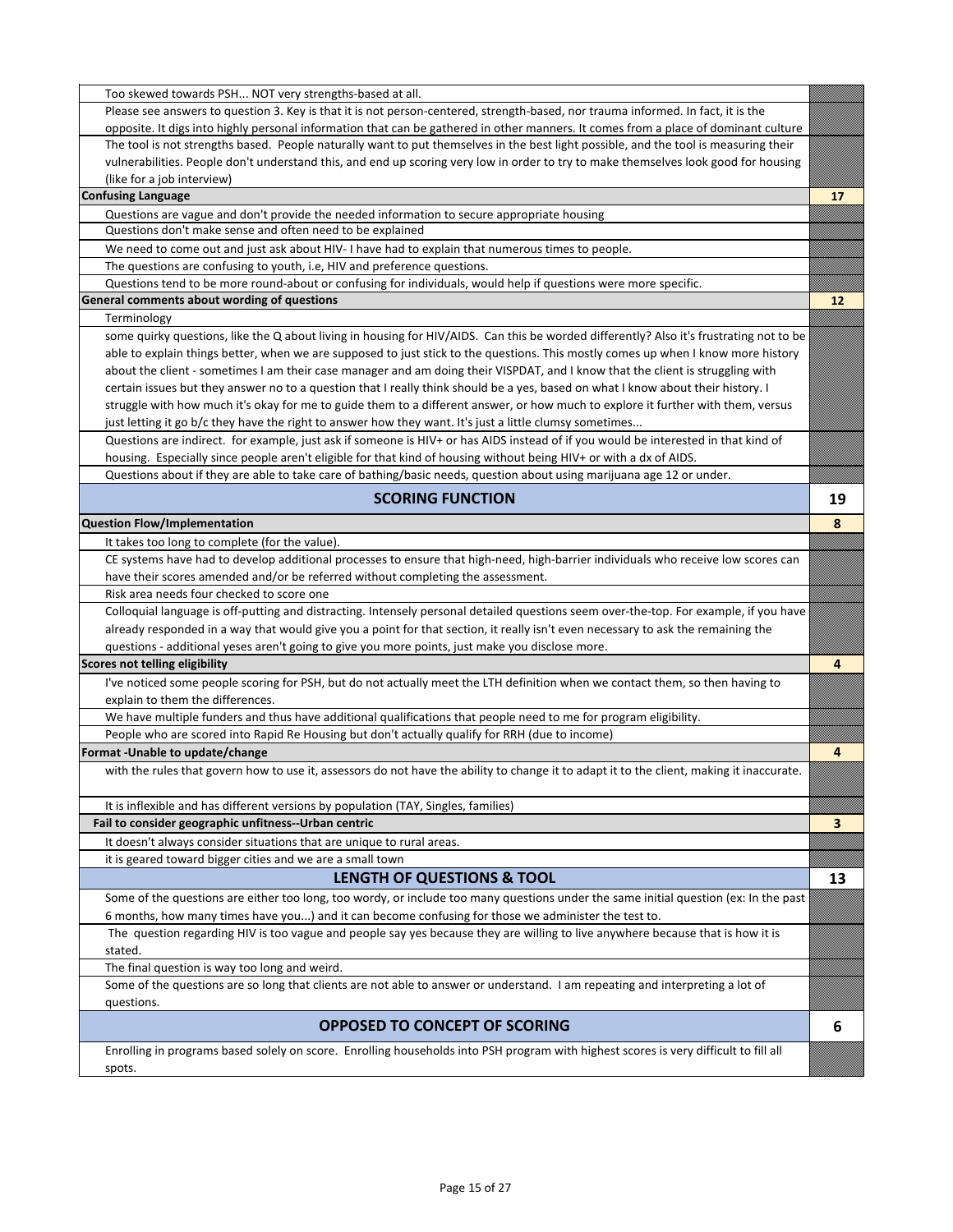Too much focus on a client's "score" throughout CES. People are not their score. The questions are loaded, some people struggle with comprehending the questions or determining if it's applicable to their life. The VI-SPDAT is intimidating - usually the client is meeting you for the first time and the pressure to disclose such personal/traumatic information is hard for many which is reflected in their answers and subsequently impacts their housing recommendation. The score could be a reflection of a household's current crisis and not necessarily an on-going need. Also, people's perception of their own reality guides how they answer these questions some of the most vulnerable have ranked at main. Lastly, I question it's relevance to certain populations and how it ranks their vulnerability... those exiting institutional settings (IRTS, incarceration), seniors, and respect & awareness to cultural realities. I don't think a scoring tool is the way to go. Makes us all feel better since it gives us a clear answer, but no evidence that the answers it is giving us are reliable in any way. the fact that we are "scoring" a human being in the first place - it is not a good way to treat people, to reduce their vulnerabilities down to a number and to normalize their trauma in such a sterile way. **NON-VISPDAT COMMENTS (NEGATIVE) 38 Training 4** Getting employees trained in a timely manner. As previously mentioned, I believe what hasn't worked is unified training of assessors and common administration of the tool. On a deeper level in terms of how CES and the assessment work I believe there needs to be more oversight on assessors and training. **Data Entry 5** Now since the VI-SPDAT is in HMIS it is time consuming. Even if clients can answer the VI-SPDAT quickly, it still takes 45 minutes but for clients that have a harder time with staying on tasks, remembering key details the assessment could take an hour or multiple sessions. The biggest problem for me is the tool does not capture the severity of mental health as an impairment. forgetting you asses code/ number There are quiet a few programs that identify LTH or chronic homelessness, that may not take in consideration a VI score. While I think it matches the needs of the program, a tool that funnels this info would be helpful The referral entry process has too many steps to it and can easily miss one small step so then the entry isn't completed properly. It is an arduous process and people are already in crisis. We struggle less with the tool when it is simply an individual but it is difficult to complete the process for an entire family. (I need to attach the kids to the head of the household and that can be tricky. When you have to push another button for the head of the household etc. I find that confusing.) A person may be entered twice and it seems like there is no way to erase it, etc. **Incomplete Information 6** Some assessments are 1 year or more older, some information is not entered accurately and/or missing. Keeping the assessments current and up to date. Frequently contact numbers are no longer current for clients **General Comments about VISPDAT 5** The VI-SPDAT does not account for terminal illnesses. It is subjective and you have a "good" assessor it makes a different in your score I think it does not explain about the responsibilities of a mandated reporter so it may set up for some controversy. I do not have knowledge of tool since I only case manage after this is done. It would be more beneficial if client stays with one person and not split up intake and case management so I have knowledge of the core qualities for the client(s) I serve. It is not used appropriately for prioritization. It is frustrating that people are grumbling about how it doesn't work when we are not using it as intended. It is not supposed to be the primary or even secondary factor in establishing prioritization, yet that's how it is used. Many people complain that the tool is traumatic for clients. However, it is not the VI-SPDAT that is traumatic, it is the process of collecting the housing history. **Referral Process 8** When receiving a list from the prioritization list- it can be timely to go through and contact (or try contact) clients to get housing updates and see if they are eligible for the housing program there is a spot in or you find out they are not eligible Providers don't seem to have good luck getting names off the list in my experience, specifically Clare Housing - HIV specific the entire process is not designed to help any clients Bad placements I think the gap in our community is a majority of Housholds are PSH scores and not any PSH available to meet the needs. These folks stay homeless. We never had problems filling open beds and I am not sure why we have open beds. I cannot finger point why this has changed in this process. **POSITIVE COMMENTS 4** I have not had any problems when I have used it. i havent run into a lot of negatives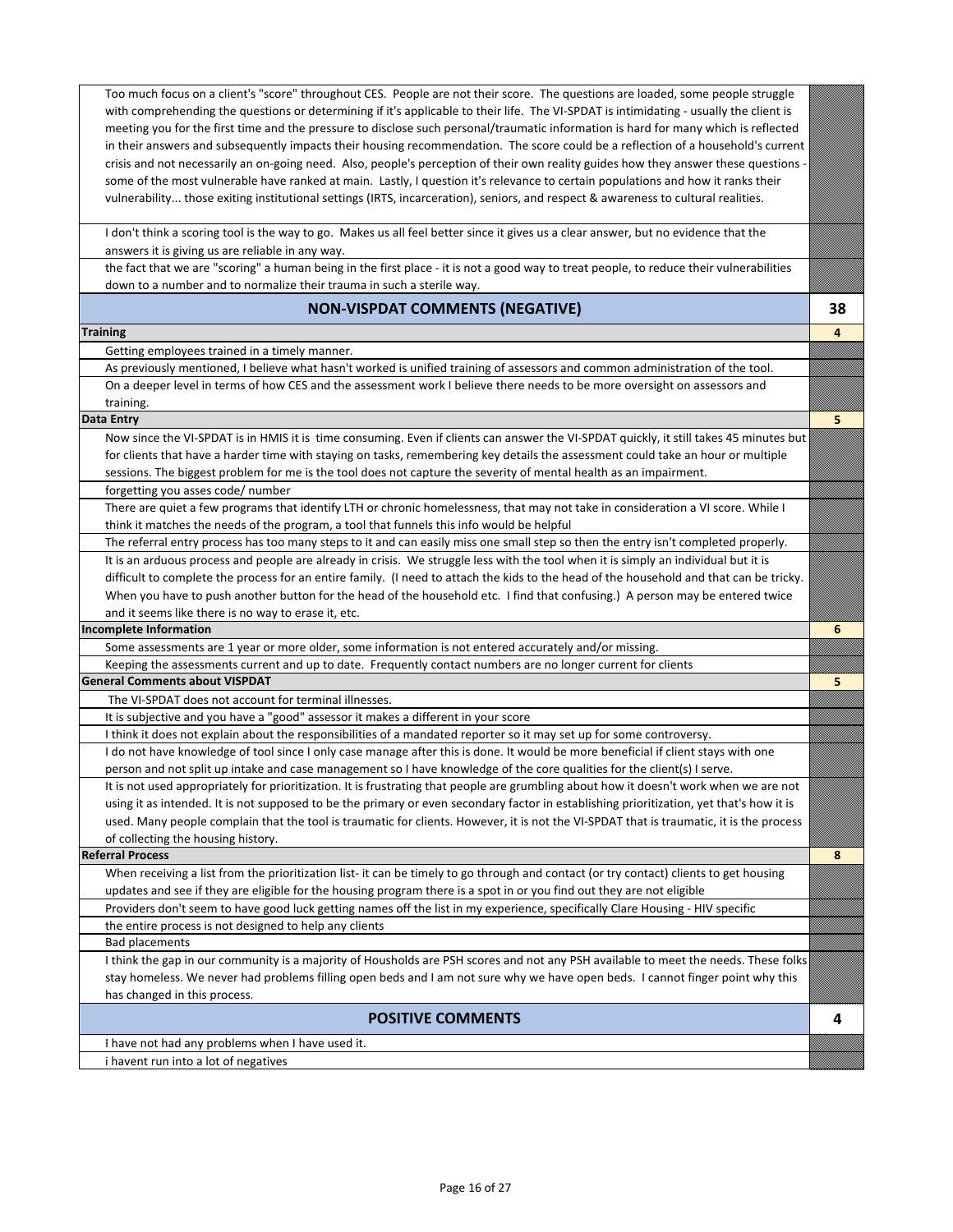None. I have literally done hundreds of VI-SPDAT assessments and never had an issue with the assessment. I understand the tool and motivational interviewing. I also received the full SPDAT training at the same time as the VI-SPDAT training. I believe that help me with understanding the key points of the tool. I have seen issues with assessors not understanding the concepts of homelessness who have struggle with the tool. Also there is lack of understanding that this is a tool to help assist with making decisions not a tool that diagnosis someone or sets who they are in stone.

I think it does a decent job at identifying vulnerability,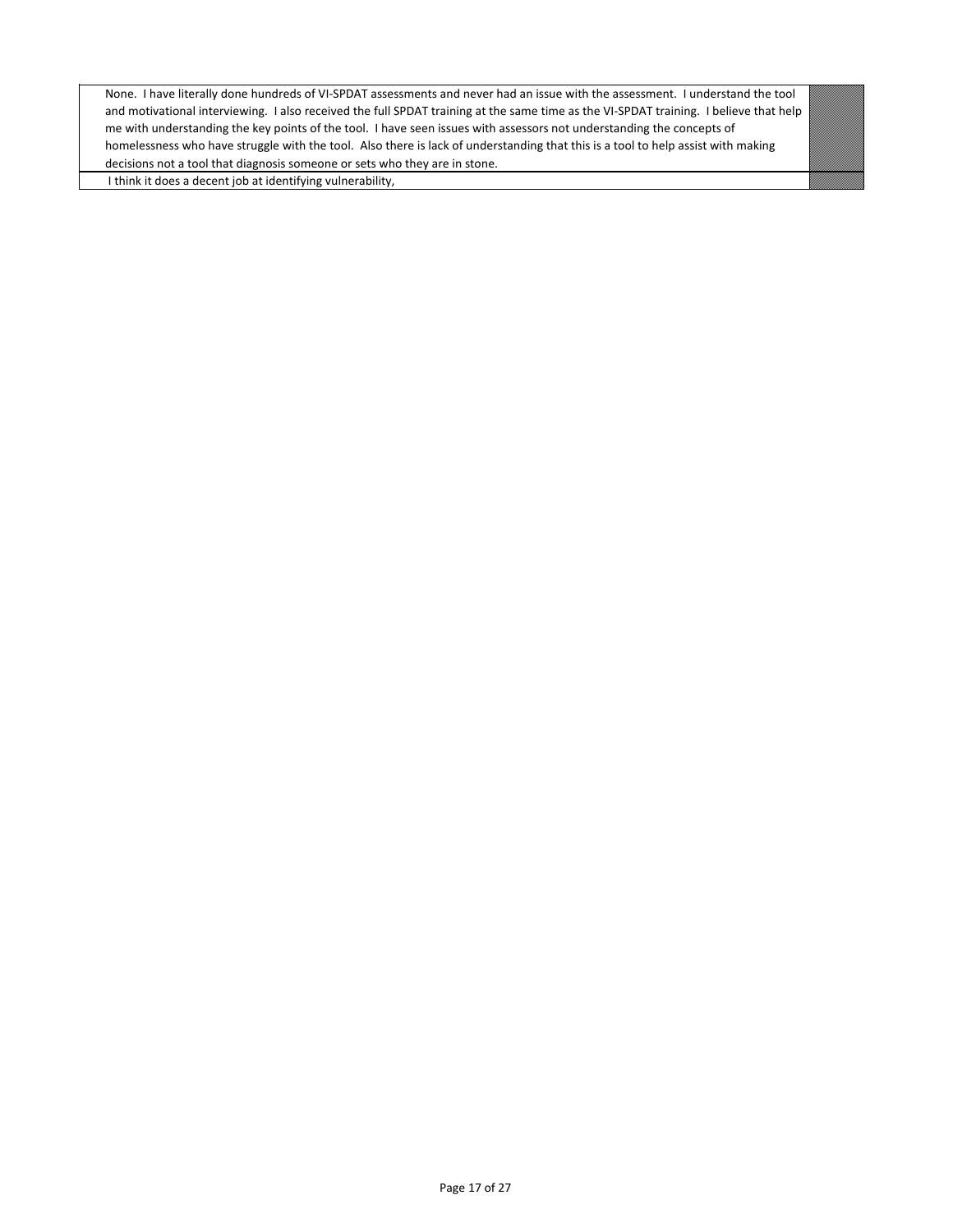| <b>Ideal Tool</b>                                                                                                                                                |     |
|------------------------------------------------------------------------------------------------------------------------------------------------------------------|-----|
| <b>MORE/NEW QUESTIONS</b>                                                                                                                                        | 159 |
| <b>Client History</b>                                                                                                                                            | 25  |
| What is/(has) preventing you from going to shelter?                                                                                                              |     |
| Has the person had to involuntarily leave housing before? What were the circumstances?                                                                           |     |
| What supports, if in place, would have helped you keep an apartment that you had in the past.                                                                    |     |
| Length of time homeless                                                                                                                                          |     |
| what other housing programs have you been involved in and the reason they didn't work out                                                                        |     |
| It would include questions about a person's home life growing up (informed by a too like the Adverse Childhood Experience/ACES                                   |     |
| study) and his or her or zir's employment history (especially related to physical or mental health).                                                             |     |
| Better explanations/way of asking their history of housing/homelessness                                                                                          |     |
|                                                                                                                                                                  |     |
| Ask - "what kinds of experiences do you think have contributed to your housing instability" (with a list to indicate yes/no to each).                            |     |
| Rental/Living History-previous address- were you evictied-how much was the rent? When did you live there? (for each past                                         |     |
| residence)                                                                                                                                                       |     |
| <b>Mental Health--Disability</b>                                                                                                                                 | 21  |
| I like the Core Qualities section, but I would want more specific details in regards to Mental Health and Readiness to live in an                                |     |
| independent living setting.<br>Also better wording on the mental health questions. A lot of clients may not correlate getting kicked out of a program with their |     |
| mental health issues.                                                                                                                                            |     |
| Do you struggle to make it through the day and complete daily life activities due to your mental health?                                                         |     |
| More precise questions about Mental Health background and Chemical usage history.                                                                                |     |
| Dig down deeper on things like disabilities all disabilities are not created equal. Ask the person how much that disability effects                              |     |
| their life - don't make blanket judgments from the term (patronizing). Score accordingly.                                                                        |     |
| <b>Client Choice</b>                                                                                                                                             | 14  |
| Asking open-ended questions about what type of PSH or other style of housing would best fit them.                                                                |     |
| I would ask people what they need and how they would be able or not able to participate in getting those needs met.                                              |     |
| Do you want to get housing with a friend/partner? If so, are you willing to be housed through the singles only list? Some youth have                             |     |
| refused housing or are not qualifying for housing due to wanting to live with their friends/partners                                                             |     |
| Perhaps something about what the clients ideal (blank) is? Like "what is an ideal housing situation for you?" "What is the ideal                                 |     |
| income situation for you?" What's the ideal family situation for you?" etc.                                                                                      |     |
| I think it would be helpful to ask what the individual being assessed wants, and what type of support/environment they feel is                                   |     |
| needed to be "successful".                                                                                                                                       |     |
| <b>Client Driven</b>                                                                                                                                             | 14  |
| Do you have the capacity to find housing on your own?                                                                                                            |     |
| What has worked in the past, what is your goal for housing, what is your role to find and keep safe secure housing                                               |     |
| What do you need help with?                                                                                                                                      |     |
| What do you fear will happen if you don't receive help for this need?                                                                                            |     |
| Do you have any people you trust who could help you with what you need? If so, who could that be?                                                                |     |
| Do you have any money or ideas you can contribute to help your situation? If so, what are they?                                                                  |     |
| What are the individuals barriers of not having a home, telling me their personal goals to get on their feet.                                                    |     |
| What supports (case management, emergency shelter, rental assistance) have worked for you in the past?                                                           |     |
| What do you see as being the best way we could help you stay in housing?                                                                                         |     |
| What do you see as being the biggest challenges to you finding housing? What do you see as the biggest challenges to staying                                     |     |
| housed?                                                                                                                                                          |     |
| Not "yes or no," "# times x has happened," and organized according to clinical categories (law enforcement involvement, mental                                   |     |
| health, physical disability, etc.) but asks clients to narrate events [your worst arrest, hardest day homeless, last trip to the hospital,                       |     |
| etc]                                                                                                                                                             |     |
| <b>Chemical Health</b>                                                                                                                                           | 6   |
| many of our clients have chemical use and abuse issues that they are ashamed or embarrassed to admit to, yet it is a significant                                 |     |
| barrier to their retaining housing. Better questions need to be included to assess chemical usage and mental health status.                                      |     |
| detox utilization                                                                                                                                                |     |
| <b>Other Health</b>                                                                                                                                              | 4   |
| Additional health conditions                                                                                                                                     |     |
| core set of chronic medical conditions                                                                                                                           |     |
| I would include what are your medical needs. Do you have medical needs that have not been address or that you have not been                                      |     |
| seen for or not following the Dr. orders for that medical need.                                                                                                  |     |
| health system (ED, hospitalization specifically) utilization                                                                                                     |     |
| Doubled Up                                                                                                                                                       | 5   |
| Are you sharing housing with relatives or friends?                                                                                                               |     |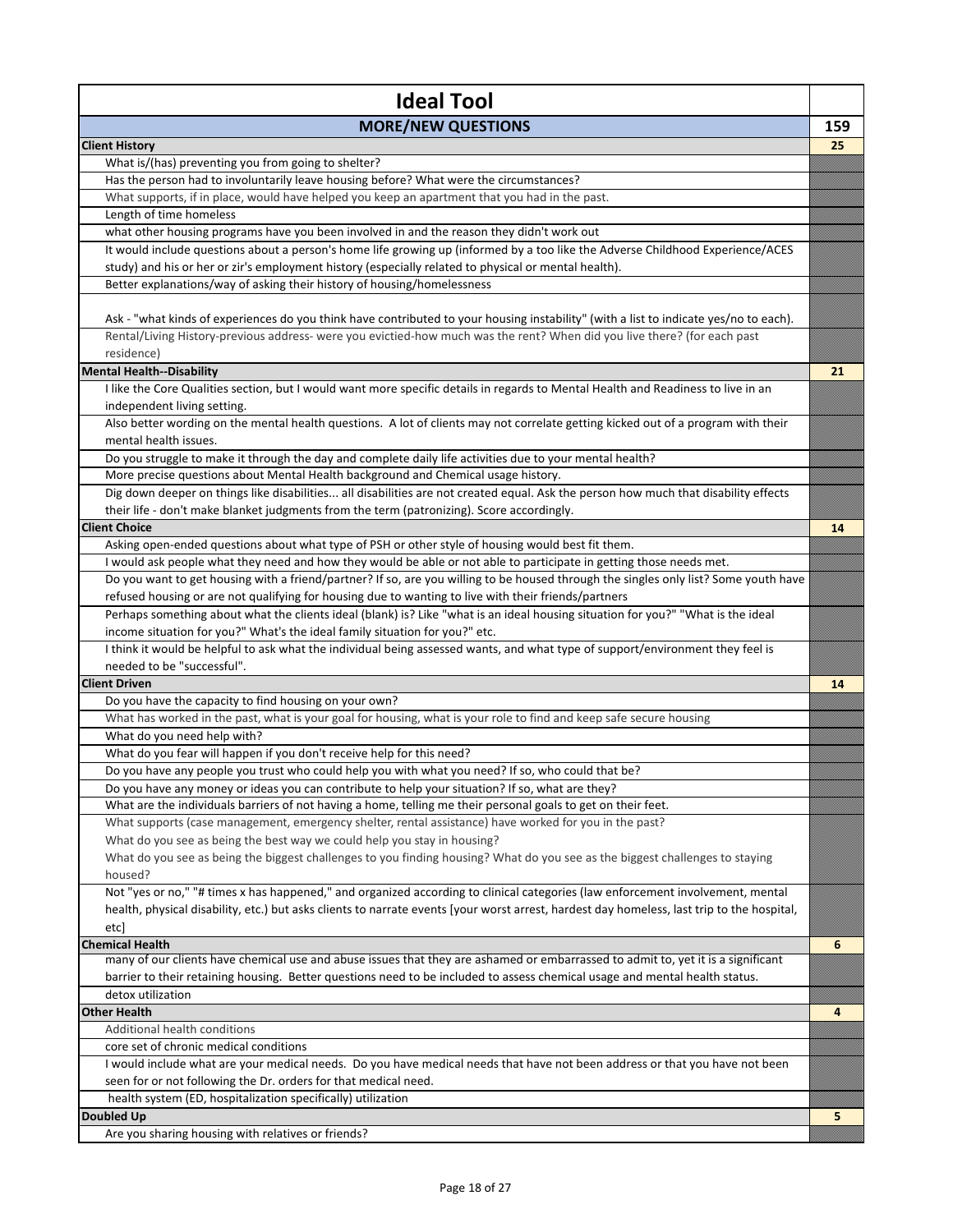| How long have you been in a home that is your and not someone elses staying on a couch?                                                |    |
|----------------------------------------------------------------------------------------------------------------------------------------|----|
| A question considering the quality of where youth are staying if they are couch hopping.                                               |    |
| families that are doubled up                                                                                                           |    |
| <b>Employment/Income</b>                                                                                                               | 18 |
| Is your employment limited? due to what factors?                                                                                       |    |
| What, if any, help have you received in the past for this kind of need? Was it helpful, and if not what made it less helpful?          |    |
| It would also include job ability/potential and possibly level of education.                                                           |    |
| More questions about ability to work and nature of disability.                                                                         |    |
| Income-zero/earned/GA-and amount                                                                                                       |    |
| Income questions would be in the SPDAT, such as clarifying source of income (SSI, employment). Income question is lumped into          |    |
| one category as a yes/no currently.                                                                                                    |    |
| If HUD wants to have results in a certain area, the questions need to get at that. So for employment, we need to ask about work,       |    |
| like have you and could you work in the last 6 months. Not if they have income from (the list in the Spdat) because getting \$471 in   |    |
| MFIP isn't getting them to successful housing.                                                                                         |    |
| Legal/Criminal                                                                                                                         | 12 |
| Additional questions on legal-give more points to this area                                                                            |    |
| Have you "ever" been Arrested-Are you on probation                                                                                     |    |
| total number of felonies                                                                                                               |    |
| total number of misdemeanors                                                                                                           |    |
| Any current court cases                                                                                                                |    |
| Questions regarding willingness to mediate                                                                                             |    |
| <b>Social Relationships</b>                                                                                                            | 5  |
| Collateral contacts (other professionals working with the client)                                                                      |    |
| existing support systems available to youth that will support them through process and the youth's ability to use the support          |    |
| More questions/points for social relationships                                                                                         |    |
| Our drop in center focuses on relationships and building support systems                                                               |    |
| I would include something about natural supports because that can truly impact how likely you are to be homeless or stay               |    |
| homeless.                                                                                                                              |    |
| <b>Housing Barriers</b>                                                                                                                | 5  |
| barriers to housing: past due rent, poor credit, etc.                                                                                  |    |
| <b>Family Information</b>                                                                                                              | 5  |
| Demographics (age, household composition)                                                                                              |    |
| More information on entire family needs too                                                                                            |    |
| I would include a question for couples that are homeless and seeking housing together.                                                 |    |
| Do you have full custody of your children? Do you have a current CPS case open ? Are you currently pregnant? Do you have any           |    |
| other children who aren't currently living with you or over the age of 18? How much do you pay in child support and how many           |    |
| children are you currently paying child support?                                                                                       |    |
| Abuse/Safety                                                                                                                           | 4  |
| Length of time in a unsafe relationship?                                                                                               |    |
| How long have you been trying to leave?                                                                                                |    |
| Additional questions could be added to help determine whether the family is living in an abusive situation. Some clients are so        |    |
| accustomed to emotional abuse that they don't recognize it as something that is affecting them.                                        |    |
| I would add more specific questions to identify human trafficking in connection with homelessness. This tool would be a perfect        |    |
| place to ask the questions in a relevant way.                                                                                          |    |
| <b>Current Status</b>                                                                                                                  | 4  |
| current housing situation                                                                                                              |    |
| Questions that led to identifying immediate needs and steps to address those.                                                          |    |
|                                                                                                                                        |    |
| Instead of asking if they can take care of basic needs, ask where they are taking care of that basic need. For example, are they going |    |
| to a campground or public restroom to take care of these things or they doing it in the comfort of a family member's home?             |    |
| <b>Key Risk Areas</b>                                                                                                                  | 4  |
|                                                                                                                                        |    |
| I would put more bearing on interactions with LE, Ambulance Rides, trips to detox/ER's as this is incredibly costly on our community   |    |
| Focus on risk factors such as early childhood trauma, trafficking, exploitation.                                                       |    |
| Cognitive deficits, mobility/functional limitations                                                                                    |    |
| And some way of identifying problems that could lead to death sooner if they remain homeless (ie exposure to violence, exposure        |    |
| to exploitation, medical condition complications, etc).                                                                                |    |
|                                                                                                                                        |    |
| Evictions                                                                                                                              | 3  |
| housing success depends on history of eviction,                                                                                        |    |
| if evicted for what reasons<br><b>Specific Tools to look for Questions</b>                                                             |    |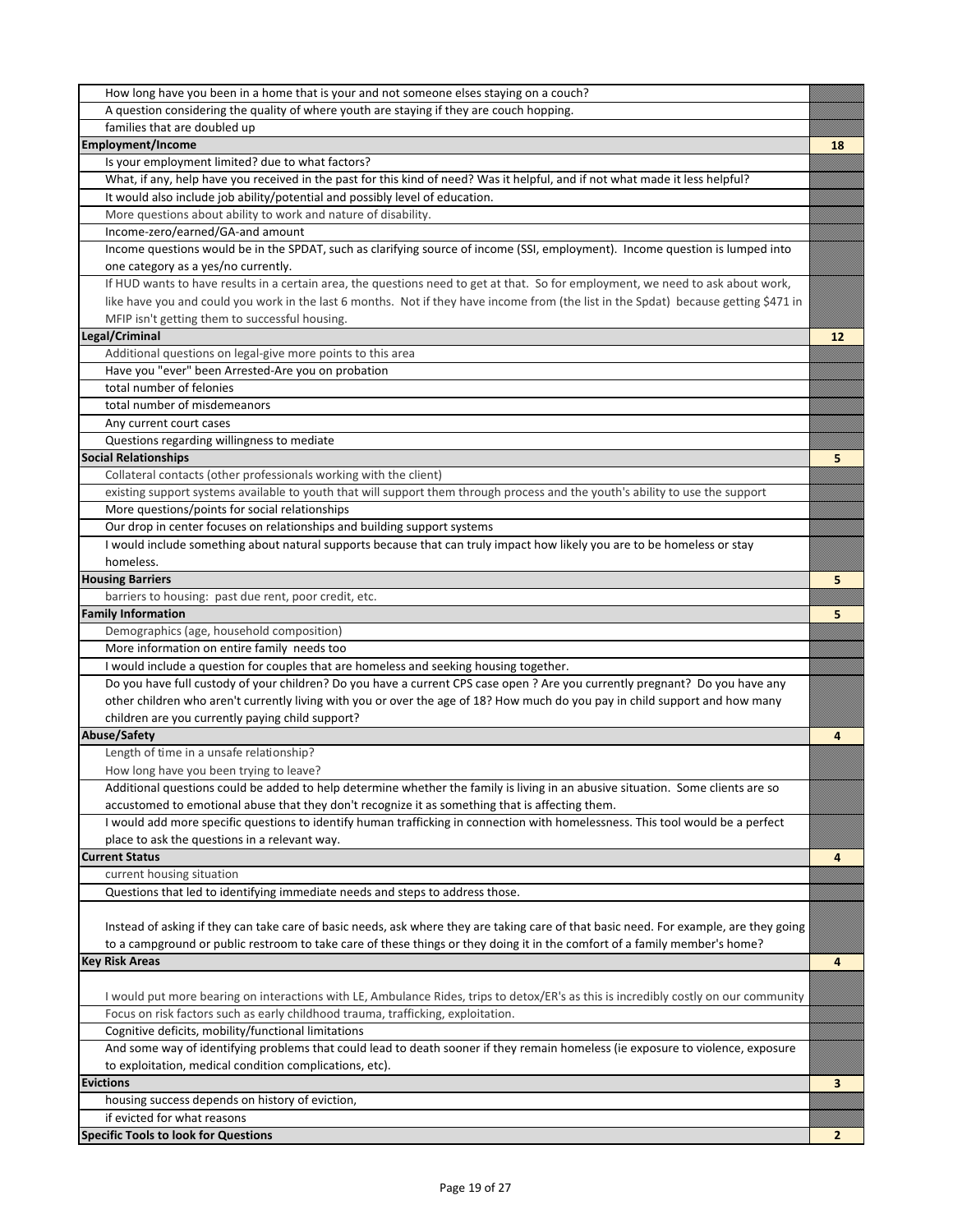| I would look at the 10th decile tool from California and add some of those categories and historical information they ask.                 |                |
|--------------------------------------------------------------------------------------------------------------------------------------------|----------------|
| It would include the questions in the the VI-SPDAT supplement used in greater MN.                                                          |                |
| <b>Other Comments Related to Assessment QUESTIONS</b>                                                                                      | 8              |
| More questions related to elderly issues/physical issues. If it's measuring vulnerability, it doesn't line up with elderly issues.         |                |
| Questions related to food stability                                                                                                        |                |
| other county services you are involved with or accessing                                                                                   |                |
| Do you owe money to a landlord?                                                                                                            |                |
| How do we reach you?                                                                                                                       |                |
| <b>FEWER QUESTIONS</b>                                                                                                                     | 10             |
| 1. Are you homeless                                                                                                                        |                |
| 2. How long have you been homeless                                                                                                         |                |
| 3. what king of housing, if you can choose, would you prefer                                                                               |                |
| Done                                                                                                                                       |                |
| Only ask the minimal number of questions needed to identify which programs they may be eligible for.                                       |                |
| the assessment is quite thorough as is - not sure if there needs to be more questions - maybe fewer?                                       |                |
| Limit questions to those required for eligibility and utilize case consultation for appropriate matching.                                  |                |
| Brief general questions about client history that do not delve too deeply in to the issues they've experienced.                            |                |
| Less questions on risks (hospital, ER. crime, threatened, etc)                                                                             |                |
| Shouldn't include: overly invasive questions about childhood, disability, or other sensitive questions - especially, if the assessor isn't |                |
| going to be someone who will work with the household long term.                                                                            |                |
| I would retain what is positive about the assessment/CE process in a brief assessment that acknowledges the need for basic info            |                |
| <b>WORDING OF QUESTIONS</b>                                                                                                                | 27             |
| <b>Plain Language</b>                                                                                                                      | 8              |
| It would include the same questions for each individual but not include potentially offensive terms such as "drunk tank."                  |                |
| I think the current assessment hits on the key points to identify barriers our clients are facing, but it needs to be worded differently   |                |
| and made more user friendly.                                                                                                               |                |
| Questions that are not as confusing to the client, especially referring to the one about income. This question is most frequently          |                |
| misunderstood and answered incorrectly.                                                                                                    |                |
| Trauma-informed / less invasive                                                                                                            | $\overline{7}$ |
| rewording questions - getting client input on how to ask questions specifically around trauma                                              |                |
| Less intrusive questions and a way to connect with service referrals after                                                                 |                |
| I would include all the necessary history and medical question, but ask them in a non-threatening and trauma informed way.                 |                |
| We ask many very personal questions and some assessors may leave the client without resources at the end. This may be the only             |                |
| time the client has been asked or shared this personal info with anyone.                                                                   |                |
| Should include: - basically eligibility for programs and anything that might cause significant barriers to entry, without being too        |                |
| invasive for no reason.                                                                                                                    |                |
| <b>Strengths-Based</b>                                                                                                                     | 6              |
| Ensure all questions are strength-based.                                                                                                   |                |
| Questions that are worded in a way that doesn't require clients to admit "faults/shortcomings"                                             |                |
| I would try to ask more questions about supports and some that bring out the individual's strengths that could be built upon.              |                |
| how do you feel about your life presently                                                                                                  |                |
| <b>Culturally Appropriate</b>                                                                                                              | 5              |
| I would include more culturally specific terms for relationships or worded in culturally responsive language that is sensitive to          |                |
| trauma or lived experiences.                                                                                                               |                |
| No tool will be prefect but culturally sensitive questions would be appreciated.                                                           |                |
| <b>Informs Disparities</b>                                                                                                                 | 1              |
| It would cover whether discrimination has made certain areas of their live harder.                                                         |                |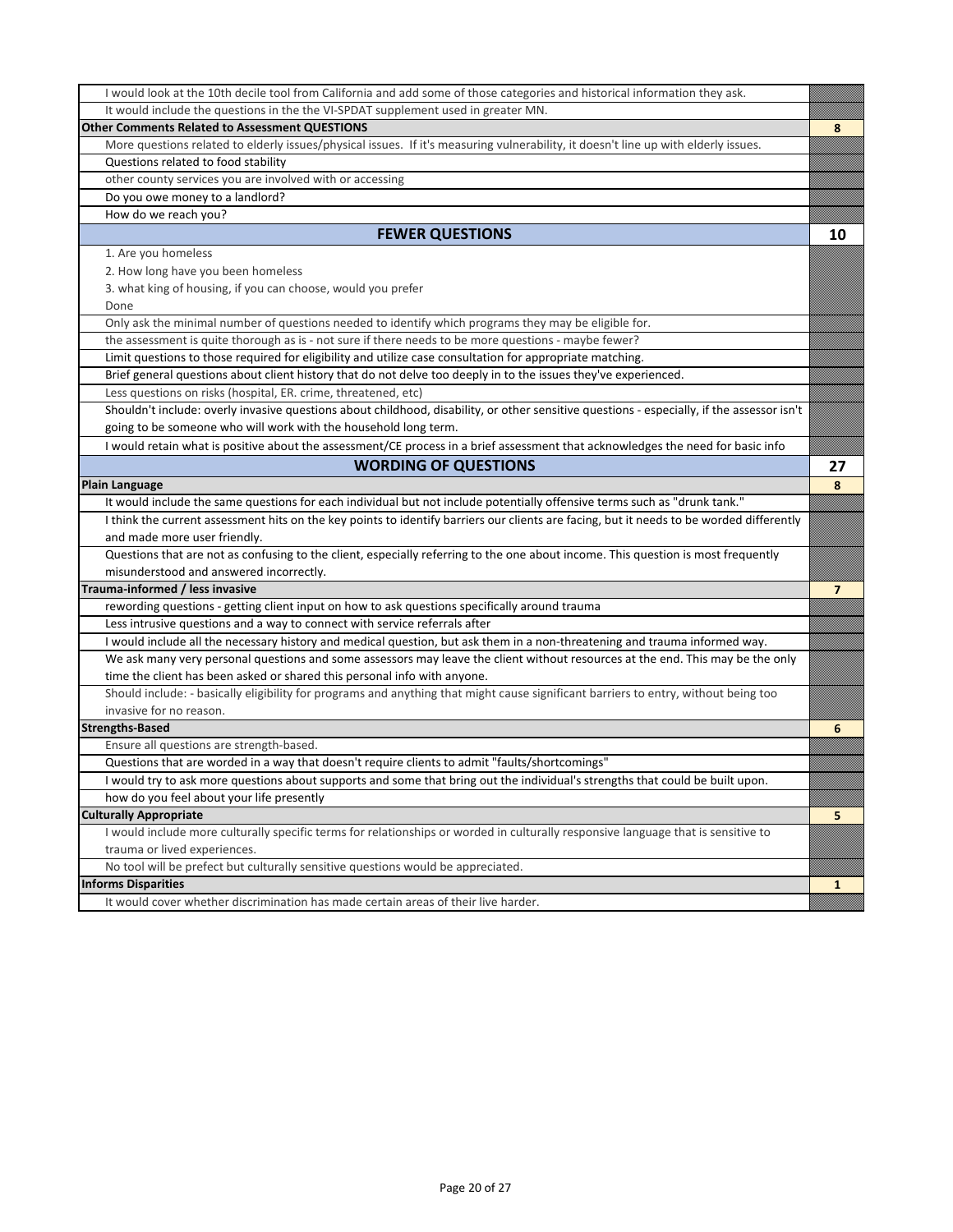| <b>FUNCTIONS/PROCESS</b>                                                                                                                                           | 100                     |
|--------------------------------------------------------------------------------------------------------------------------------------------------------------------|-------------------------|
| More Clarification About The Impact of The Questions                                                                                                               | 7                       |
| Explanation on what this information is used for and how this will help them find the correct housing for their situation                                          |                         |
| More clarification around some of the questions-"are you interested in sober housing" may disqualify clients from some types of                                    |                         |
| housing and they may change their answer.                                                                                                                          |                         |
| I'd allow for question explanations when comprehension is a problem                                                                                                |                         |
| I think people should be informed on the entire process before being assessed and assured that the coordinated entry system is not                                 |                         |
| a perfect system but it is hopeful in addressing the needs of families looking for housing in a considerate and strengthening way.                                 |                         |
| <b>Similar Questions But Language Changed</b>                                                                                                                      | 3                       |
| Multiple ways to ask the same question depending on the person's identification or situation.                                                                      |                         |
| Similar questions just possibly explained a little more or given examples.                                                                                         |                         |
| popups providing definitions for homeless jargon                                                                                                                   |                         |
| Created By Clients, Front Line Staff, and Those With Significatn Experience With Research And Assessment Tool Creation                                             | 3                       |
| The tool would be created with input from both clients and front line staff, but by those with significant experience in research and<br>assessment tool creation. |                         |
| Give opportunity for current shelter guests to provide input on any tool before implementing.                                                                      |                         |
| Improve The Communication About The Tool                                                                                                                           | 2                       |
|                                                                                                                                                                    |                         |
| I don't think there is a "perfect tool" it's in the communicating the message that's consistent and transparent that makes it useful.                              |                         |
| I also would create a training video that helps describe helpful ways to communicate these questions based on the communication                                    |                         |
| style of the client during assessment or where the client is at in their mood, or mental state.                                                                    |                         |
| <b>Connected To Housing Navigation/Outreach</b>                                                                                                                    | $\overline{\mathbf{3}}$ |
| I also think that the Vi-Spdat and accompanying process loses the social worker/case manager support, advocacy, and shepherding                                    |                         |
| into housing sites. Housing Navigation should be recognized as a viable, professional field. The CE system should not replace that                                 |                         |
| navigation process, but rather supplement and support that process.                                                                                                |                         |
| Having an outreach worker follow along with the individual once they have completed the assessment.                                                                |                         |
|                                                                                                                                                                    |                         |
| Housing Link 2.0, but perhaps tethered to HMIS shared data with real-time vacancies listed for participating providers, and modeled                                |                         |
| more on a consumer housing search paradigm; that allows for the support of a referring helper and a receiving helper (provider).                                   |                         |
| <b>Updateable</b>                                                                                                                                                  | 3                       |
| Ability to update the assessment as the families dynamics change.                                                                                                  |                         |
| Once you find the individual and they are ready for housing, you treat them as if they are in the same spot as time of assessment                                  |                         |
| unless their circumstances have dramatically changed for the better.                                                                                               |                         |
| Assessment More Connected To Programming and Housing Available                                                                                                     | 15                      |
| I think assessors also need to know the types of housing programs available. For example, Hope Street's THP is different from                                      |                         |
| Archdale/Barnabas.                                                                                                                                                 |                         |
| I think the main snag in this process is getting people approved for their home and there are so many varying qualifications                                       |                         |
| depending on the building. I'm not sure what the perfect assessment tool would look like because it would require so much specific                                 |                         |
| information.                                                                                                                                                       |                         |
|                                                                                                                                                                    |                         |
| I'm not sure that I would engage an assessment tool with homeless individuals as a first and stand-alone step. I would start with                                  |                         |
| teaching/outreaching homeless individuals about housing options in the community at least in parallel with an assessment tool. The                                 |                         |
| Vi-spdat, while well-intentioned, presumes that homeless individuals can't reason through the choices available to them and that                                   |                         |
| our assessment process and priority list has to do it for them. If we are going to deliver an assessment tool, I think it should include                           |                         |
| a reference to the array of housing available and a realistic overview of their qualities.                                                                         |                         |
| More of an assessment for type of housing rather than a vulnerability index. The assessment should include what services are in                                    |                         |
| place already or in process.                                                                                                                                       |                         |
| A tool that connects/documents people with the best-fit intervention.                                                                                              |                         |
| More info/questions on the type of housing options that are available to reduce referrals that don't make sense.                                                   |                         |
| I also wonder if the assessment could incl information about the types of housing available and allow the assessed person pick                                     |                         |
| between types of housing                                                                                                                                           |                         |
| A tool that assesses a person's service need in housing - "in housing" being the key - is what we need.                                                            |                         |
| Diversity Aware and Informed; Culturally Sensitive                                                                                                                 | 3                       |
| I would be interested in the outcomes specific to certain racial/ethnic minorities. I would say women, Native Americans, African                                   |                         |
| Americans, Latin-x and other people of color should probably have some way of being prioritized                                                                    |                         |
| As an assessor the tool needs to be more culturally relevant. When I asked certain questions to certain demographics they do not                                   |                         |
| understand the question and some of the questions are too long.                                                                                                    |                         |
| More Interactive, Dynamic                                                                                                                                          | 11                      |
| Something that provides for a little more conversation - the ability for the client to discuss and identify their need.                                            |                         |
| More room for opinions/ obervations from case managers to get a better picture of one's barriers/ vulnerabilities                                                  |                         |
|                                                                                                                                                                    |                         |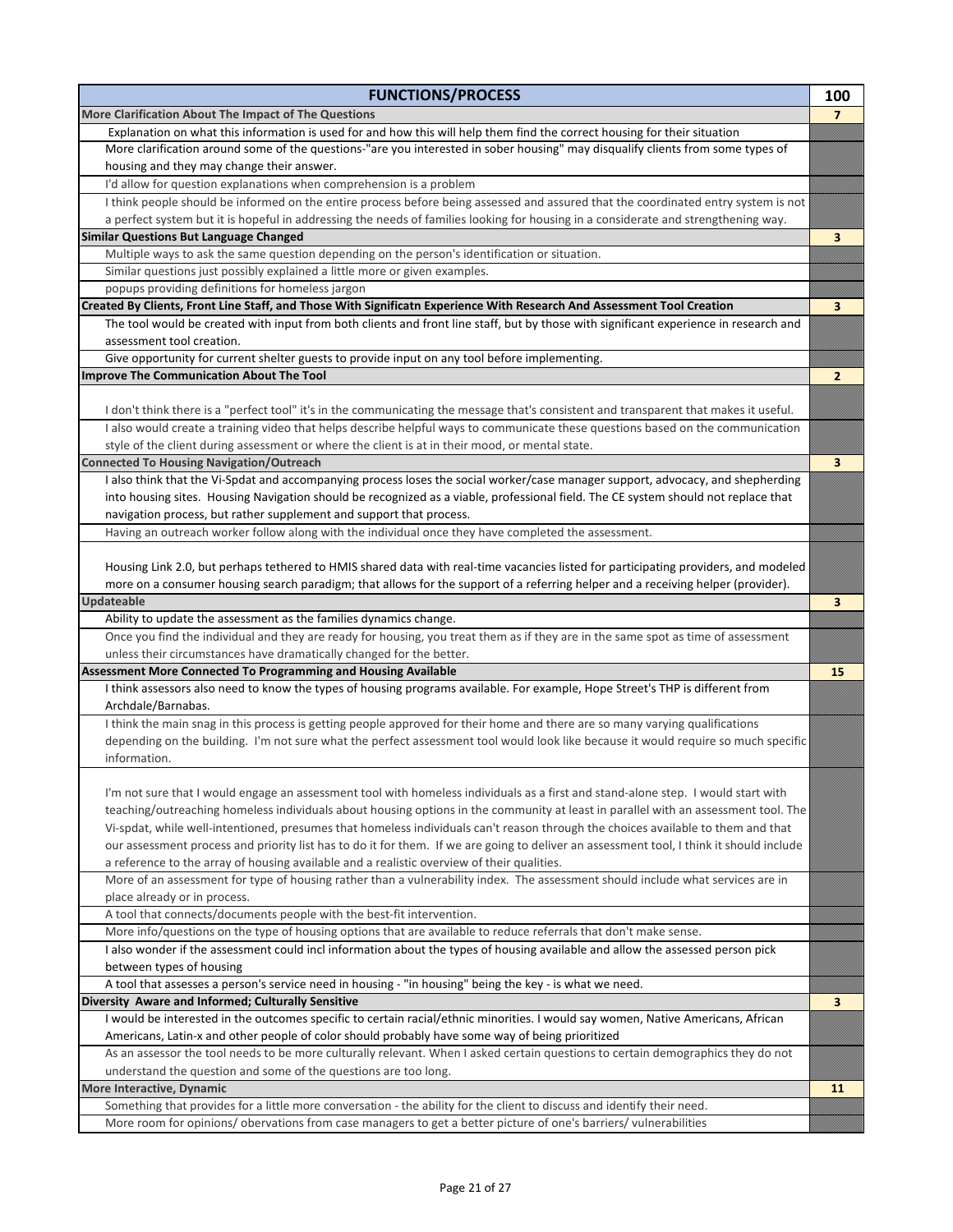| Allow assessors to use motivational interviewing with individuals to get more accurate answers.                                                                      |                |
|----------------------------------------------------------------------------------------------------------------------------------------------------------------------|----------------|
| think it could be empowering (if worded and asked appropriately) for clients to participate in assessing what types of housing might                                 |                |
| be the best fit and to identify past barriers, however, it is also important for the assessor to know the client well and be able to                                 |                |
| adjust the score based on medical records, case files, etc. Some clients may categorically deny mental illness and it is the very thing                              |                |
| that has kept them for maintaining stable housing.                                                                                                                   |                |
| I am a believer in a human element. If there are providers involved they need to be consulted, provided an ROI is signed. If there                                   |                |
| are no providers, offer the individual a chance to have a friend or family member be a part of the assessment process. With the                                      |                |
| assessment tool(s) you can get an objective, reliable assessment. Consultation can provide a larger picture of the individuals level of                              |                |
| functioning.                                                                                                                                                         |                |
| An assessment that has phases would be nice. Currently we ask a lot of clients from a one time meeting. We also don't have space                                     |                |
| for narrative to be involved in the process. A case conferencing model should be part of the assessment process as well.                                             |                |
| <b>Correlate to Housing History</b>                                                                                                                                  | $\overline{2}$ |
| Correlate history of housing stability or instability with service need, as that is the service focus across housing providers - to keep                             |                |
| people in housing.                                                                                                                                                   |                |
| Ability to accurately assess history of stability and what supports are needed for ongoing stability                                                                 |                |
| <b>Improved Flow</b>                                                                                                                                                 | $\mathbf{2}$   |
| I would like to see it flow better. Right now in the assessment you ask them about legal stuff in the scoring section, but then it                                   |                |
| comes back up again with the other questions. I would like to see a pop up where if you check yes to legal stuff a box comes up and                                  |                |
| you can fill out legal history.                                                                                                                                      |                |
| <b>Sensistive To Clients Experiences</b>                                                                                                                             | 8              |
| We ask many very personal questions and some assessors may leave the client without resources at the end. This may be the only                                       |                |
| time the client has been asked or shared this personal info with anyone.                                                                                             |                |
|                                                                                                                                                                      |                |
| The best way to use the Vi-spdat is to create an assessment that informs the case manager so the client is not retraumatized by                                      |                |
| having to tell thier story again. The Assessment is also really long. After a client has gone through the assessor's intake, once                                    |                |
| referred they have to complete an intake with the case manager. this is redundant and can cause frustrations on the clients part                                     |                |
| A tool that doesn't re-harm people                                                                                                                                   |                |
| <b>Brief</b>                                                                                                                                                         | 8              |
| An assessment tool should be used to appropriately engage with the clientele and should be fast and to the point.                                                    |                |
|                                                                                                                                                                      |                |
| It would be brief. It would very quickly identify: if someone could likely solve their current situation without assistance, if someone                              |                |
| clearly needed PSH, And for the people in between, they would be provided RRH and assessed for further assistance as needed.                                         |                |
| <b>Something That Can Be Validated</b>                                                                                                                               | 3              |
| Allow for increased third party validation.                                                                                                                          |                |
| A clear path to validation                                                                                                                                           |                |
| I don't think the questions are the main problem. It's the fact that it's self-report.                                                                               |                |
| Integrated With Other Data Systems or Existing Data                                                                                                                  | 4              |
| Data matching / analysis from Epic (or other local electronic medical records) to show medical need / risk of death or further                                       |                |
| medical complication if not housed.                                                                                                                                  |                |
| An automatic referral to the Homeless Veteran Registry for individuals who identify as a veteran. Either the Registry form                                           |                |
| connected to the assessment, or training so that all who identify as veterans are offered the Homeless Veteran Registry.                                             |                |
| <b>Assessment Process Connected To Additional or Future Services</b>                                                                                                 | $\overline{2}$ |
| A tool that creates a case plan from the barriers and is generated from an computer software or an app. Not sure assessment tools                                    |                |
| are the answer but it a start                                                                                                                                        |                |
| Once the application is summited with an email contact the applicant would get notifications about other organizations that could                                    |                |
| help them. This way they have the information in their phone instead of trying to keep track of paper work.                                                          |                |
| <b>User Friendly</b>                                                                                                                                                 | 6              |
| User friendly                                                                                                                                                        |                |
| Easily understandable by all (easy to read language)                                                                                                                 |                |
| A tool that is accessible                                                                                                                                            |                |
| <b>Electronic Version Completed By Clients</b>                                                                                                                       | $\mathbf{2}$   |
| An electronic version that the client could fill in on their own.                                                                                                    |                |
| If clients were to answer these questions on a computer in privacy, they may be more truthful.                                                                       |                |
| <b>Singular Responses</b>                                                                                                                                            | 13             |
| ask a generic question and provide answers on what is the expectations of the participant.                                                                           |                |
| It would require assessors to enter certain responses in HMIS or else they could not hit save/submit (e.g. name of assessor, client                                  |                |
| county of choice).                                                                                                                                                   |                |
|                                                                                                                                                                      |                |
| make electronic assessing a possibility<br>We need to decide what exactly we are assessing. Are we assessing vulnerability, or are we assessing likelihood of future |                |
|                                                                                                                                                                      |                |
| unsheltered homelessness?                                                                                                                                            |                |
| The most vulnerable are more likely to offer less than accurate information                                                                                          |                |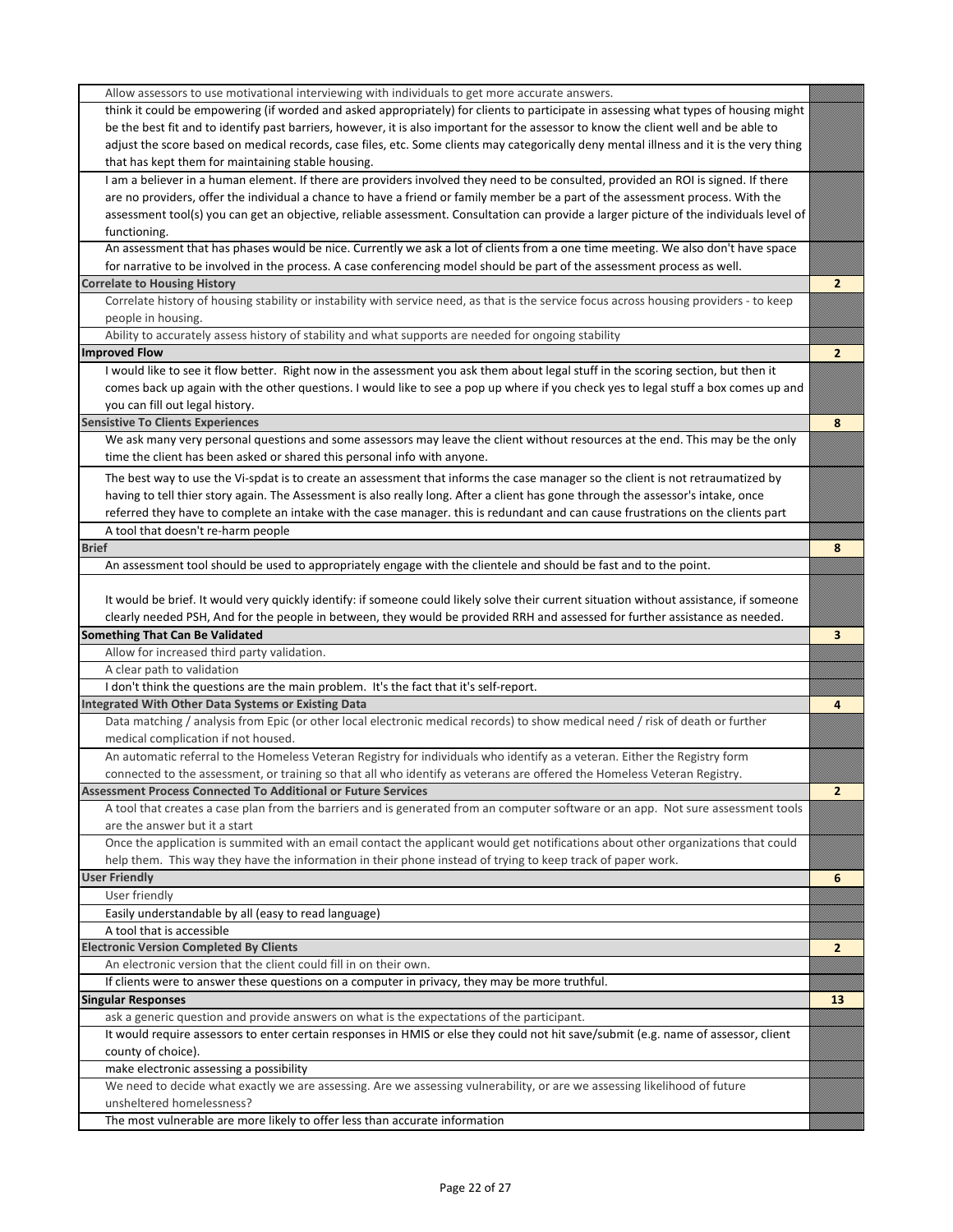| A separate tool for youth that has more sensitive language.                                                                                                                                                                                                                      |                |
|----------------------------------------------------------------------------------------------------------------------------------------------------------------------------------------------------------------------------------------------------------------------------------|----------------|
| More consideration to couch hoppers to be assessed.                                                                                                                                                                                                                              |                |
| I believe we need an assessment that combines youth and family there are questions on the youth assessment that are not                                                                                                                                                          |                |
| included on the family one. What about a youth who is also a family?                                                                                                                                                                                                             |                |
| In a perfect world, we would be able to more deeply assess for need before prioritizing for housing. At the moment our community                                                                                                                                                 |                |
| does not have the resources to do this.                                                                                                                                                                                                                                          |                |
| I would include a way to determine if the traumatic experience was a single incident causing the score to increase so that high                                                                                                                                                  |                |
| scores are not generated and households are not put in supportive housing when it is not necessary.                                                                                                                                                                              |                |
| There should also be something that addresses somebodies needs when they have a significant other. I have had clients that                                                                                                                                                       |                |
| cannot take care of themselves at all, but they will score very low because they have somebody looking out for them.                                                                                                                                                             |                |
| An assessment by someone client has been working with                                                                                                                                                                                                                            |                |
| more training                                                                                                                                                                                                                                                                    |                |
| <b>CRITERIA / SCORING</b>                                                                                                                                                                                                                                                        | 20             |
| Alignment In Program and Client Needs, Not Just A Score                                                                                                                                                                                                                          | $\overline{7}$ |
| making sure the clients are being placed into the correct program based off of their needs                                                                                                                                                                                       |                |
| I think there needs to be some flexibility to make it truly client-centered. Not sure how to do it and make it consistent, but the score                                                                                                                                         |                |
| often does not accurately reflect the client's situtation                                                                                                                                                                                                                        |                |
| Also, try to really glean what a person needs. Not just what they scored, but what they need. I scored an 8, I do not need                                                                                                                                                       |                |
| permanent supportive housing.                                                                                                                                                                                                                                                    |                |
| It's not helpful to have the score cutoff where if it's a 7 or below, it is a RRH referral and anything else is PSH which is often GRH                                                                                                                                           |                |
| funded. This excludes a number of clients who receive SSI funds and CADI services who do not want GRH funded units                                                                                                                                                               |                |
| More of a matching process (to eligibility, CoC priorities, client choice, etc) than scoring.                                                                                                                                                                                    |                |
| Its also difficult to just judge a person based on a single score. There should be clear recommendations moving forward. There                                                                                                                                                   |                |
| should be some link between the assessment and supplemental questions in HMIS to make the referral process smoother.                                                                                                                                                             |                |
| <b>Weighted for Client Choice</b>                                                                                                                                                                                                                                                | 4              |
| More weight and emphasis on client choice                                                                                                                                                                                                                                        |                |
| Be able to request specific sites for placement                                                                                                                                                                                                                                  |                |
| -assessment can be more "fluid" for housing referrals so that clients have more choice. What do they think would work best for                                                                                                                                                   |                |
| them and why? How do they think they could be the most successful? What are their strengths and how could that be applied to                                                                                                                                                     |                |
| their housing situation?                                                                                                                                                                                                                                                         |                |
| More Weight Given To Specific Barriers or Characteristics                                                                                                                                                                                                                        | 5              |
| More points for other barriers such as age, criminal history, evictions, lack of options in other systems                                                                                                                                                                        |                |
| I would have higher point impact on people who have a severe mental illness, as well as severe criminal history.                                                                                                                                                                 |                |
| Additional questions on legal-give more points to this area                                                                                                                                                                                                                      |                |
| In my perfect world, individuals would get a point if they are a part of a marginalized community (besides being homeless) to                                                                                                                                                    |                |
| account for systemic inequities.                                                                                                                                                                                                                                                 |                |
| increasing points based on length of time in shelter                                                                                                                                                                                                                             |                |
| <b>Consider Eligibility</b>                                                                                                                                                                                                                                                      | $\mathbf{2}$   |
| in regards to what sort of housing intervention would be best for people, we should be taking eligibility into consideration first and                                                                                                                                           |                |
| foremost. If someone isn't eligible for RRH because they are over the income limits, then let's not slot them in for a RRH referral                                                                                                                                              |                |
| (they will wait on the list just to be denied by a housing provider once they finally get a referral).                                                                                                                                                                           |                |
|                                                                                                                                                                                                                                                                                  |                |
|                                                                                                                                                                                                                                                                                  |                |
| It would be nice to have a check box of some sort to put what program they would be eligible for-for example- If someone says                                                                                                                                                    |                |
| they are LTH, but when you dig further it is discovered they are not or if they score high, in the PSH category, but this is their first or                                                                                                                                      |                |
| second time homeless. I feel the people who score in PSH, but are truly not LTH are going to get missed for program opportunities                                                                                                                                                |                |
| due to only needing THP/RRH programs.                                                                                                                                                                                                                                            |                |
| <b>Provider Input On Referrals</b>                                                                                                                                                                                                                                               | 3              |
| provider problem solving/suggestions for placement in order to prevent further barriers such as eviction.                                                                                                                                                                        |                |
| more professional judgment in scoring.                                                                                                                                                                                                                                           |                |
|                                                                                                                                                                                                                                                                                  |                |
| Include more consideration to a more holistic approach to referrals that could be based off answers to the mental health questions.                                                                                                                                              |                |
| <b>Singular Responses</b>                                                                                                                                                                                                                                                        | 6              |
| same scoring across all (single, family, youth)<br>adds a standard score but does not pretend to be the only part of the assessment process that matters.                                                                                                                        |                |
|                                                                                                                                                                                                                                                                                  |                |
| Simplified scale (1-4, high/medium/low, etc).                                                                                                                                                                                                                                    |                |
| Ability for regions of scale to overlap - so a specific range doesn't equal a specific intervention necessarily (This may be more how                                                                                                                                            |                |
| the score is actually used, more so than the scoring itself).                                                                                                                                                                                                                    |                |
| Note that HUD articulates clearly what kinds of things communities CANNOT prioritize on (ie age, gender, specific disability, etc). So<br>if there is a statewide need to emphasize such a quality, it should be built into the assessment. For example, you can give additional |                |
| points for being above a certain age within the assessment tool, but you can't have age be a prioritization element per se outside of                                                                                                                                            |                |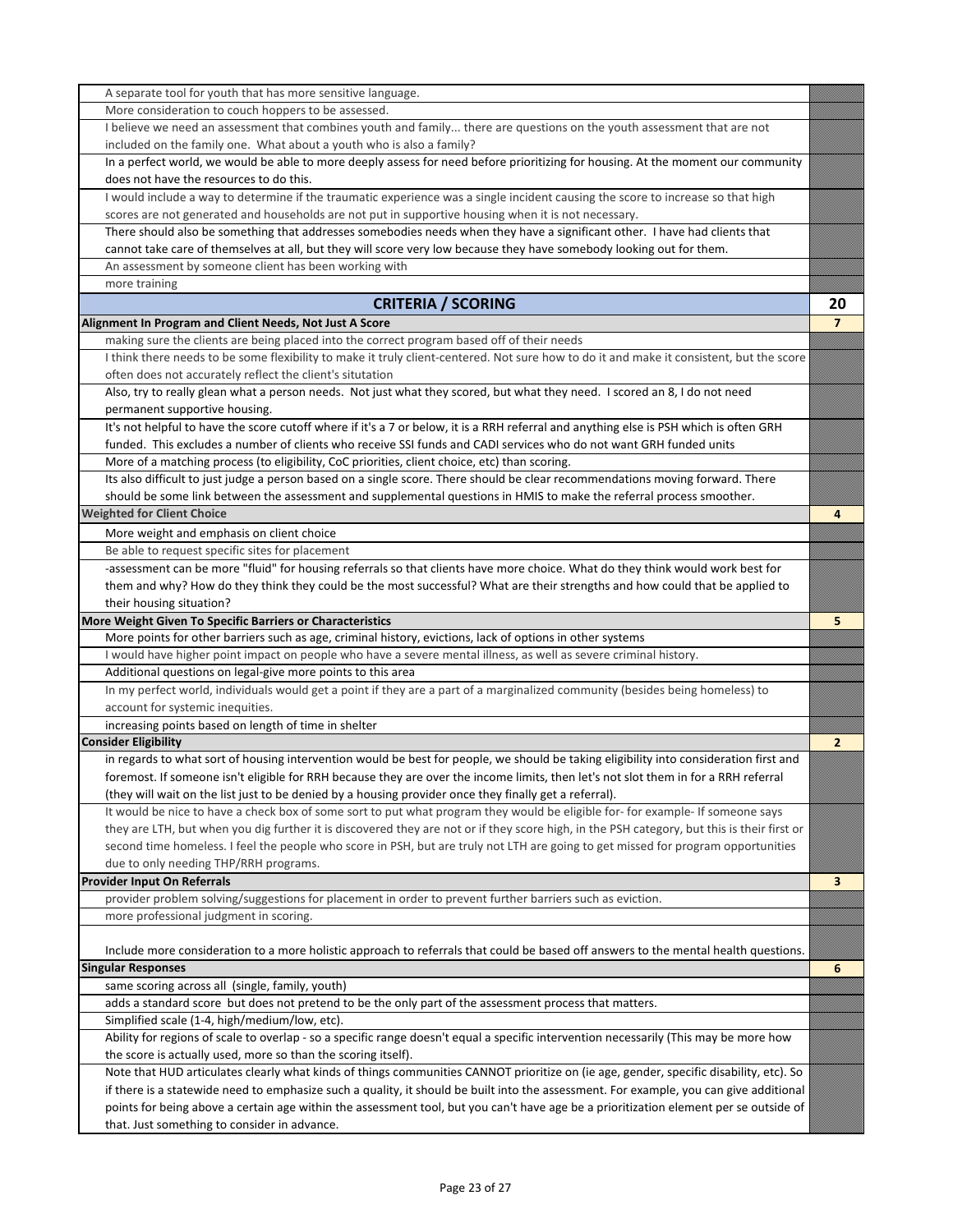| I would allow couch-hopping to be considered legitimate homelessness.                                                                                                                                             |    |
|-------------------------------------------------------------------------------------------------------------------------------------------------------------------------------------------------------------------|----|
| <b>CURRENT TOOL IS IDEAL</b>                                                                                                                                                                                      | 12 |
| i feel like the current tool is a good representation of what i would include                                                                                                                                     |    |
| I can't top that VI-Spdat!                                                                                                                                                                                        |    |
| Leave things as is and continue with tool already using.                                                                                                                                                          |    |
| Nothing is perfect. I don't absolutely love this tool, but don't have great ideas for how to modify it. I also don't use it that often, so                                                                        |    |
| I'm not as familiar as some other folks who use it.                                                                                                                                                               |    |
| I think the variety of questions the VI-SPDAT has is good. Focusing on Mental health, physical health, housing, chemical                                                                                          |    |
| dependency, police intervention, family dynamics, traumatic experiences.                                                                                                                                          |    |
| VI-SPDAT/SPDAT does a great job of covering strengths and challenges of the client or family. This presents ample information to                                                                                  |    |
| the case manager to assist the client or family in creating a case plan and crisis plan.                                                                                                                          |    |
| I feel the VI-SPDAT has flaws, but I do not feel there is or can be a perfect tool for everyone in our state. Compromises need to be                                                                              |    |
| made to accommodate the varying interests and meet the desired outcomes and requirements of a tool. I question whether some                                                                                       |    |
| of the dislike of the tool is based on dislike of Coordinated Entry and a lack of training on how to properly utilize the tool.                                                                                   |    |
| I really like the VI-SPDAT and feel its the best option for our community at the moment.                                                                                                                          |    |
| <b>GO BACK TO PRE-CES ASSESSMENTS/PROCESS</b>                                                                                                                                                                     | 2  |
| I think that the questions that were used in the past were sufficient to assess the situation and to get clients housed in a much more                                                                            |    |
| expedited way                                                                                                                                                                                                     |    |
| <b>TWEAK VISPDAT</b>                                                                                                                                                                                              | 10 |
| Be more specific. Instead of asking "How long has it been since you've been in permanent stable housing?" Ask "How many                                                                                           |    |
| MONTHS have you have been experiencing homelessness?"                                                                                                                                                             |    |
| The question 16 (Household VI) is a bit redundant in comparison to question 39 (Household VI).                                                                                                                    |    |
| Question 21 (Household VI) is confusing to 4 out of every 5 people I complete the VI with. Re-wording or asking upfront would be                                                                                  |    |
| more effective.                                                                                                                                                                                                   |    |
| Question 18 and question 31 are also very similar.                                                                                                                                                                |    |
| The Tri-morbidity area would be more clear.                                                                                                                                                                       |    |
|                                                                                                                                                                                                                   |    |
| There's a youth single VI, but there is no Youth-Family VI. I would create a specific assessment geared towards youth with children.                                                                              |    |
| It would be similar to the VISPDAT but the questions would be less complex and more to the point. Maybe include more questions                                                                                    |    |
| about brain injuries or other types of disabilities. The questions would not be so much how the disability affected their housing but                                                                             |    |
| how it affects their everyday life/functioning. Maybe ask more about past housing situations and what worked for them or what                                                                                     |    |
| didn't.                                                                                                                                                                                                           |    |
| The ability to skip physical health questions if they dont have the disability. Also, it has been confusing when it says have you had to                                                                          |    |
| leave a shelter etc for mental health and learning dis etc that could be worded differently because they might have Brain Injury                                                                                  |    |
| but not kicked out because of it. Too vague and confusing.                                                                                                                                                        |    |
| I think the VISPDAT is a useful tool but there needs to be other elements in the assessment. Perhaps a second similar tool that asks                                                                              |    |
| similar questions in different ways, to see if the client answers consistent.<br>People RARELY say yes to questions like "Have you ever lost housing due to a mental health concern?" even when it's true. People |    |
| don't usually perceive it that way. Same for losing housing due to Chem Dep.                                                                                                                                      |    |
| NO NEW TOOL, NO TOOL AT ALL                                                                                                                                                                                       | 5  |
| I don't think it is possible to create a perfect assessment tool as our clients are too diverse.                                                                                                                  |    |
|                                                                                                                                                                                                                   |    |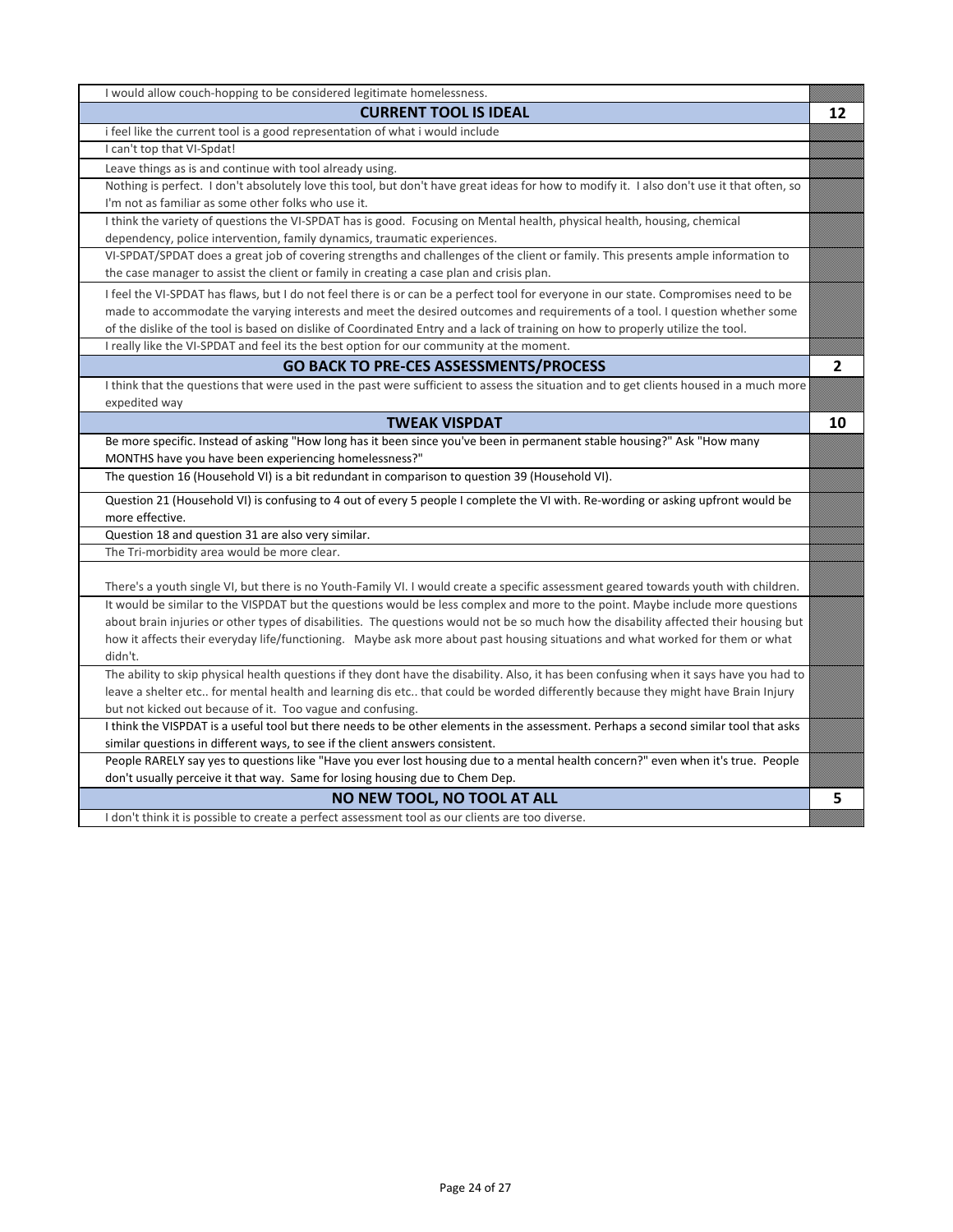We should not create a new assessment tool.

We ask many of the questions that are on the VI-SPDAT when people enter shelter or receive an intake for street outreach programs already and all that data is already stored in HMIS and can be pulled onto the CES priority list. We can use the information we already have on folks from those intake/shelter assessments in HMIS and not re-traumatize people by asking them those questions again for the new assessment tool.

The VI-SDPAT was created by researchers and took years of development and was tested and advised by many people with lived experience - and it is still a very flawed and ineffective tool. I do not believe that we are going to be able to pull together an assessment tool that won't be exactly like the VI-SPDAT - it may sound and look different, but if it is self-report and we are attempting to assign a housing intervention and determine level of vulnerability for a multiple question survey - I just don't think it is possible or will work.

I strongly believe that we can work with those already in our system to learn how we should be determining vulnerability (asking those who this will affect the most what their opinion is) - I think that age, and length of time homeless, and mental health issues, and physical disabilities, etc. all play into someone's level of vulnerability. We already have that information in HMIS and I think that we can utilize it for this purpose.

I sincerely hope that you consider this option. I believe that replacing the VI-SDPAT with yet another assessment would be a strategic error that could have widespread negative effects on our system for a long time (trying to reassess people with the new tool, discovering the same issues exist and having to revisit this in the very near future). Thank you,

| <b>OTHER</b>                                                                                                                   | 31 |
|--------------------------------------------------------------------------------------------------------------------------------|----|
| I am not worthy to answer                                                                                                      | h  |
| n/a - I don't do assessments. This would be better answered from an assessor. I do know that to assist people get housing more |    |
| quickly, we need to know the issues.                                                                                           |    |
| Well this question is currently above my pay-grade and my level of intelligence.                                               |    |
| N/A, Not sure                                                                                                                  | 18 |
| <b>Other</b>                                                                                                                   |    |
| Good question!                                                                                                                 |    |
| Beyond the assessment tool we need to focus our energies on creating more housing, shelter programs, and services specific     |    |
| features for instance for people who are employed. do we have any stats on the results of successfully housed Rapid rehousing  |    |
| folks? I'm far away from the question at hand, but maybe if there was a way for the assessment and supplemental information    |    |
| point more directly toward the appropriate referral vs capturing certain vulnerabilities hope that helps                       |    |
| The above changes.                                                                                                             |    |
| Again, it is the collection of the housing history that is traumatic for clients. If the state is going to                     |    |
| The list you of core qualities is very comprehensive.                                                                          |    |
| Many agencies forget to do a youth assessment vs. single assessment.                                                           |    |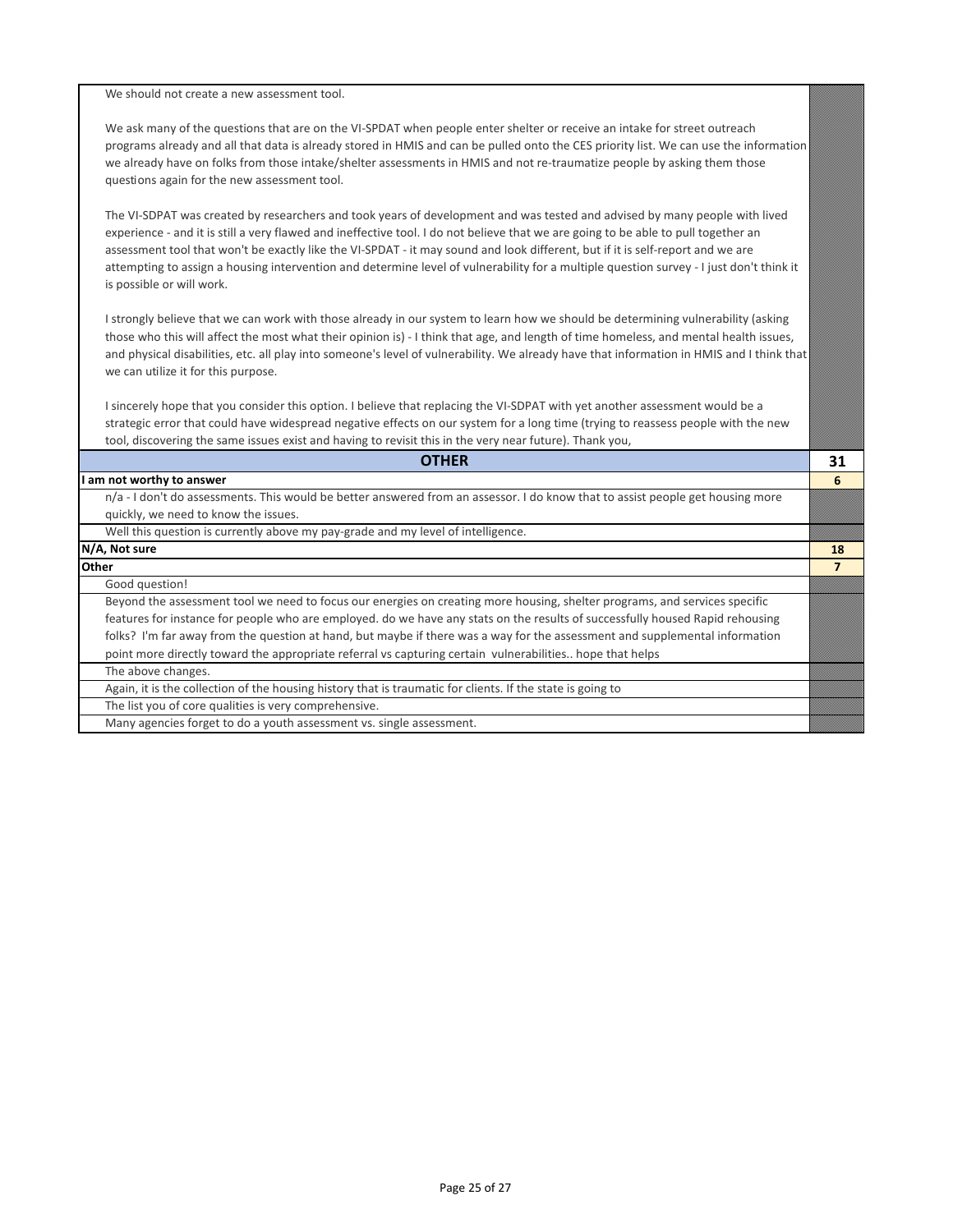## **Interest in Helping to Inform Tool Improvements**

## Name **Email Email Email Email Phone**

| Kim                         | carp0084@gmail.com                  | 6129194226                          |
|-----------------------------|-------------------------------------|-------------------------------------|
|                             | essie.mckiernan@peopleincorporated. |                                     |
| Essie McKiernan             | org                                 | 612-430-1175                        |
| LaQuadra                    | laquadra@oshousing.org              | 612-872-4193                        |
| Sarah Hunt                  | sarah.hunt@hennepin.us              | 763-439-8378                        |
| Cherita Tenhoff             | ctenhoff@ststephensmpls.org         | 6124181633                          |
| Sesany Fennie-Jones         | sfenniejones@havenhousing.org       | 6125212128                          |
| Jacob COoper                | Jacob.cooper2@hennepin.us           | 612-990-7373                        |
| Amanda Zagelbaum            | amanda.zagelbaum@cctwincities.org   | 612-559-7519                        |
| Lisa Holliday               | lisa.holliday@co.dakota.mn.us       | 651-554-6956                        |
| Caitlin Rolf                | crolf@avenuesforyouth.org           | $(612)$ 968-8833                    |
| tim greene                  | tim.greene@hennepin.us              | 612-695-6065                        |
| Michelle Basham             | m.basham@bridgeforyouth.org         | 612-230-6659                        |
| Kristen Kvalsten            | kristen.kvalsten@commonbond.org     | 612-616-8111                        |
| Danielle Robertshaw         | danielle.robertshaw@hcmed.org       | 202-262-7077                        |
|                             |                                     | 612-348-9875 (work) or 507-217-0148 |
| Breanna Wichmann            | bwichmann@ststephensmpls.org        | (personal)                          |
|                             | bronwen tynddol@usc.salvationarmy.  |                                     |
| Bronwen R Tynddol           | org                                 | 6126590705                          |
| lisa zakrzewski             | lisa.zakrzewski@hennepin.u          | 612-408-4038                        |
| McKenzie Colas              | mckenzie.colas@hennepin.us          | 612-384-3073                        |
| <b>Trish Thacker</b>        | trish_thacker@usc.salvationarmy.org | 612-767-3101                        |
| <b>Matt Sexton</b>          | matthew.sexton@cctwincities.org     | 612-204-8225                        |
| Rachel Bauer                | rachel.bauer@co.dakota.mn.us        | 651-438-4987                        |
| Christi Neaton              | christi.neaton@cctwincities.org     | 612-204-8228                        |
| Anna Sexton                 | asexton@thelinkmn.org               | 6123069610                          |
| James Weaver                | james.weaver@cctwincities.org       | 651-336-7183                        |
| Ron Cunningham              | ron.cunningham@hennepin.us          | 612-348-6965                        |
| <b>Breanne Francis</b>      | breanne.francis@hennepin.us         | 612-558-4014                        |
| Ben Myers-Petro             | bmyerspetro@gmail.com               | 612-314-4609                        |
| Camille Finn-Reese          | camille.finn-reese@cctwincities.org | 612-328-3736                        |
| Melea Blanchard             | melea.blanchard@cctwincities.org    | 612-204-8262                        |
| <b>Martin Maltby</b>        | martimaltby@gmail.com               | 6513736592                          |
| Nathaniel Saltz             | nsaltz@mac-v.org                    | 651-224-0290                        |
| Jana Hogenson               | jana.hogenson@saintandrews.org      | 612-710-6529                        |
| Katelyn Warburton           | katelyn.warburton@state.mn.us       | 651-431-3854                        |
| Lucy Jean Zanders           | lucy.zanders.tlc@gmail.com          | 16517745594                         |
| Julie Wermerskirchen        | normandy.cm@newpathwaysmn.com       | 763-691-1899                        |
| Jennifer Walker             | jwalker@ccstcloud.org               | 320-250-2306                        |
| Iraca Peterson              | iraca@partnersforhousing.org        | 507-387-8189                        |
| Nova Larson                 | nova_larson@yahoo.com               | 218-679-1264                        |
| Shannon Hohneke             | shohneke@solidgroundmn.org          | 651-402-6893                        |
| Sara Liegl                  | sliegl@interfaithaction.org         | 6519836086                          |
| <b>Trent Wesley Fluegel</b> | tfluegel@centercityhousing.org      | 507-951-127                         |
|                             |                                     | 320-679-1800 ext: 183 or 320-364-   |
| Danielle Snedeker           | danielles@lakesandpines.org         | 0009                                |

Danielle Snedeker danielles@lakesandpines.org